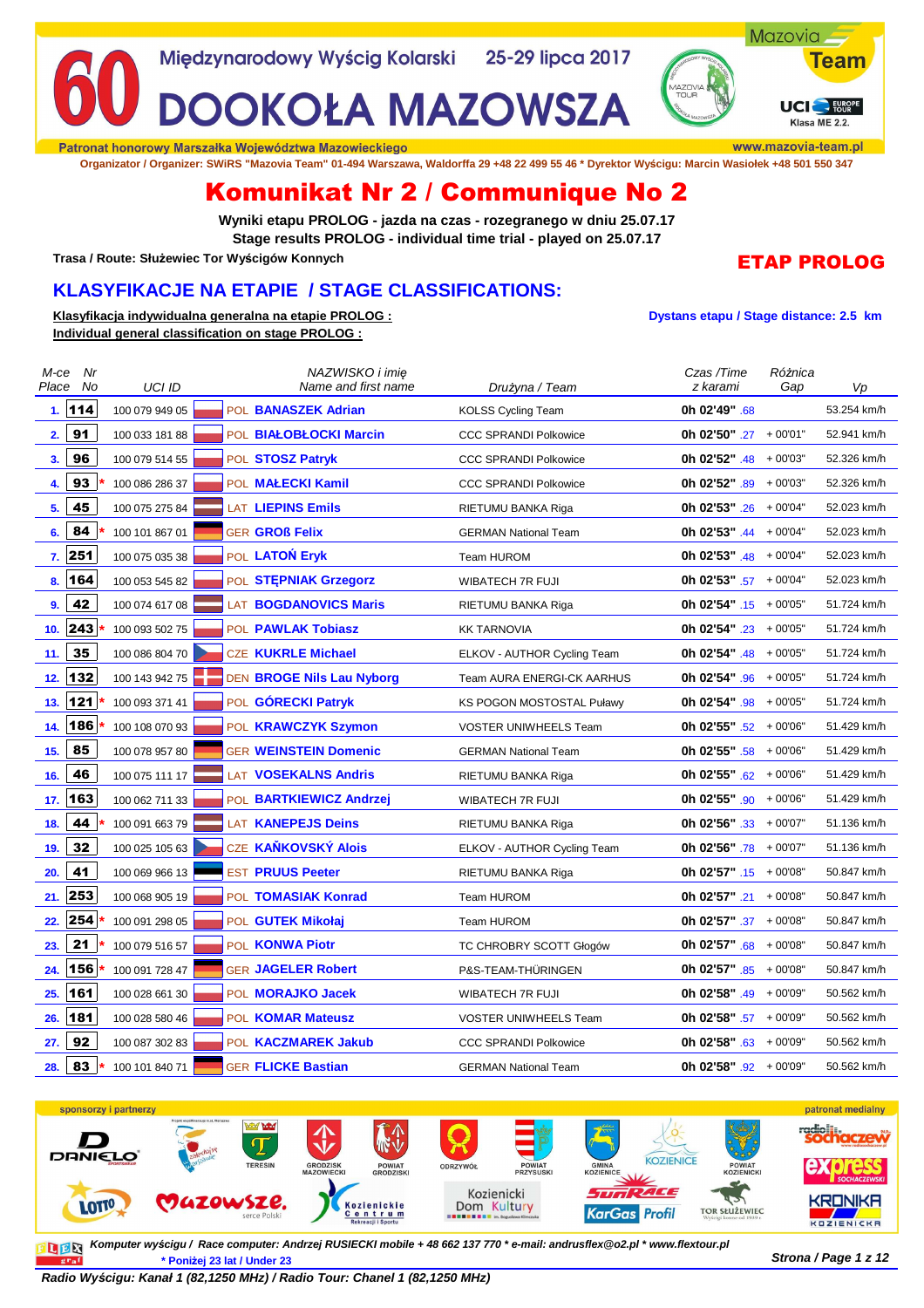| 29.     | 95  | 100 088 985 20        |  | POL MROŻEK Marcin               | <b>CCC SPRANDI Polkowice</b>    | <b>0h 02'59"</b> .26 $+00'10"$  | 50.279 km/h         |
|---------|-----|-----------------------|--|---------------------------------|---------------------------------|---------------------------------|---------------------|
| 30.     | 111 | 100 109 574 45        |  | POL BANASZEK Norbert            | <b>KOLSS Cycling Team</b>       | <b>0h 02'59"</b> .36 $+00'10"$  | 50.279 km/h         |
| 31.     | 151 | 100 536 737 20        |  | <b>GER KÜHMEL Sandro</b>        | P&S-TEAM-THÜRINGEN              | <b>0h 02'59"</b> .65 $+00'10"$  | 50.279 km/h         |
| 32.     | 176 | 100 090 493 73        |  | BLR STROKAU Vasili              | <b>BELARUS National Team</b>    | <b>0h 02'59"</b> .73 $+00'10"$  | 50.279 km/h         |
| 33.     | 245 | 100 097 406 02        |  | POL SÓJKA Mikołaj               | <b>KK TARNOVIA</b>              | <b>0h 02'59"</b> .74 $+00'10"$  | 50.279 km/h         |
| 34.     | 134 | 100 093 750 32        |  | DEN HALVORSEN Emil Baekhoj      | Team AURA ENERGI-CK AARHUS      | <b>0h 02'59"</b> .89 $+00'10"$  | 50.279 km/h         |
| 35.     | 106 | 100 046 406 24        |  | POL ZIELIŃSKI Kamil             | <b>DOMIN SPORT</b>              | <b>Oh 03'00"</b> .00 $+00'11"$  | 50.000 km/h         |
| 36.     | 36  | 100 046 275 87        |  | CZE HAČECKÝ Vojtech             | ELKOV - AUTHOR Cycling Team     | Oh 03'00" $.05 + 00'11"$        | 50.000 km/h         |
| 37.     | 33  | 100 075 232 41        |  | CZE ČERNÝ Josef                 | ELKOV - AUTHOR Cycling Team     | <b>0h 03'00"</b> .06 $+00'11"$  | 50.000 km/h         |
| 38.     | 184 | 100 066 000 24        |  | POL NOWACZEK Mateusz            | <b>VOSTER UNIWHEELS Team</b>    | Oh 03'00" $.08 + 00'11"$        | 50.000 km/h         |
| 39.     | 162 | 100 033 917 48        |  | POL JANISZEWSKI Sylwester       | WIBATECH 7R FUJI                | <b>0h 03'00"</b> .12 $+00'11"$  | 50.000 km/h         |
| 40.     | 143 | 100 098 695 30        |  | POL SOWIŃSKI Artur              | POMORSKIE - GKS KARTUSIA        | <b>0h 03'00"</b> .13 $+00'11"$  | 50.000 km/h         |
| 41.     | 103 | 100 032 046 20        |  | POL MARYCZ Jarosław             | <b>DOMIN SPORT</b>              | Oh 03'00" $.36 + 00'11"$        | 50.000 km/h         |
| 42.     | 51  | 100 095 162 86        |  | POL TOMASZEWSKI Krzysztof       | PIASECZNO                       | <b>0h 03'00"</b> .58 $+00'11"$  | 50.000 km/h         |
| 43.     | 172 | 100 329 875 59        |  | <b>BLR SHNYRKO Aliaksei</b>     | <b>BELARUS National Team</b>    | <b>0h 03'00"</b> .97 $+00'11"$  | 50.000 km/h         |
| 44.     | 6   | 100 138 535 03        |  | NOR <b>BLÅLID Marius</b>        | TEAM FIXIT.NO                   | <b>0h 03'01"</b> .08 $+00'12"$  | 49.724 km/h         |
| 45.     | 43  | 100 101 721 49        |  | <b>LAT GAVARS Eriks Toms</b>    | RIETUMU BANKA Riga              | <b>0h 03'01"</b> .55 $+00'12"$  | 49.724 km/h         |
| 46.     | 94  | 100 045 999 05        |  | <b>BUL MIHAYLOV Nikolay</b>     | <b>CCC SPRANDI Polkowice</b>    | <b>0h 03'01"</b> .85 $+00'12"$  | 49.724 km/h         |
| 47.     | 31  | 100 020 582 02        |  | CZE BUCHÁČEK Tomáš              | ELKOV - AUTHOR Cycling Team     | Oh 03'01" $.93 + 00'12"$        | 49.724 km/h         |
| 48.     | 152 | 100 090 418 95        |  | <b>GER DINKREL Jonathan</b>     | P&S-TEAM-THÜRINGEN              | <b>0h 03'02"</b> .58 $+00'13"$  | 49.451 km/h         |
| 49.     | 173 | 100 145 851 44        |  | <b>BLR SAROKA Aliaksandr</b>    | <b>BELARUS National Team</b>    | <b>0h 03'02"</b> .66 $+00'13"$  | 49.451 km/h         |
| 50.     | 1   | 100 079 136 65        |  | FIN <b>MANNINEN Matti</b>       | <b>TEAM FIXIT.NO</b>            | <b>0h 03'02"</b> .72 $+00'13"$  | 49.451 km/h         |
| 51.     | 171 | 100 097 131 18        |  | <b>BLR HARAKHAVIK Uladzimir</b> | <b>BELARUS National Team</b>    | <b>0h 03'02"</b> .92 + 00'13"   | 49.451 km/h         |
| 52.     | 182 | 100 056 069 84        |  | POL PODLASKI Michał             | <b>VOSTER UNIWHEELS Team</b>    | <b>0h 03'03"</b> .16 $+00'14"$  | 49.180 km/h         |
| 53.     | 76  | 100 151 461 28        |  | <b>UKR SHEVTSOV Viktor</b>      | <b>UKRAINA National Team</b>    | Oh 03'03" $.23 + 00'14"$        | 49.180 km/h         |
| 54.     | 136 | 100 150 767 13        |  | <b>DEN POULSEN August Mors</b>  | Team AURA ENERGI-CK AARHUS      | <b>0h 03'03"</b> .25 + 00'14"   | 49.180 km/h         |
| 55.     | 131 | 100 145 136 08        |  | <b>DEN MUFF Frederik</b>        | Team AURA ENERGI-CK AARHUS      | Oh 03'03" $.34 + 00'14"$        | 49.180 km/h         |
| 56.     | 261 | 100 026 110 01        |  | POL <b>DUDZIAK Tomasz</b>       | DarBud Team                     | 0h 03'03" $.87 + 00'14"$        | 49.180 km/h         |
| 57. 102 |     | 100 033 143 50        |  | POL DETKO Artur                 | <b>DOMIN SPORT</b>              | <b>0h 03'03"</b> .96 $+00'14"$  | 49.180 km/h         |
| 58.     | 64  | 100 091 727 46        |  | <b>GER FRANZ Merces</b>         | KED-STEVENS RADETEAM Berlin     | <b>0h 03'04"</b> .59 $+00'15"$  | 48.913 km/h         |
| 59.     | 112 | 100 095 640 79        |  | <b>UKR SKORENKO Mykyta</b>      | KOLSS Cycling Team              | <b>0h 03'04"</b> .60 $+00'15"$  | 48.913 km/h         |
| 60.     | 16  | 100 069 035 52        |  | POL PSZCZOLARSKI Wojciech       | <b>SKC TUFO PROSTEJOV</b>       | <b>0h 03'04"</b> .71 $+00'15"$  | 48.913 km/h         |
| 61.     | 246 | 100 090 331 08        |  | POL <b>KRZYWDA Patryk</b>       | <b>KK TARNOVIA</b>              | <b>0h 03'04"</b> .76 $+00'15"$  | 48.913 km/h         |
| 62.     | 264 | 100 080 792 72        |  | POL KOŁAKOWSKI Dariusz          | DarBud Team                     | <b>0h 03'04"</b> .84 $+00'15"$  | 48.913 km/h         |
| 63.     | 202 | 100 148 257 25        |  | SVK PERSON Tomáš                | <b>SLOVAK National Team U23</b> | <b>0h 03'04"</b> .85 $+00'15"$  | 48.913 km/h         |
| 64.     | 256 | 100 109 575 46        |  | POL ANIOLKOWSKI Stanisław       | Team HUROM                      | <b>0h 03'05"</b> .14 $+00'16"$  | 48.649 km/h         |
| 65.     | 34  | 100 098 087 04        |  | <b>CZE CAMRDA Pavel</b>         | ELKOV - AUTHOR Cycling Team     | <b>0h 03'05"</b> .25 $+00'16"$  | 48.649 km/h         |
| 66.     | 22  | 100 158 475 58        |  | POL JAGIEŁA Adam                | TC CHROBRY SCOTT Głogów         | <b>0h 03'05"</b> .26 $+00'16"$  | 48.649 km/h         |
| 67.     | 174 | 100 078 975 01        |  | <b>BLR DUBOUSKI Uladzislau</b>  | <b>BELARUS National Team</b>    | <b>0h 03'05"</b> .31 + 00'16"   | 48.649 km/h         |
| 68.     | 241 | 100 133 945 69        |  | POL KARBOWY Marcin              | <b>KK TARNOVIA</b>              | <b>0h 03'05"</b> .76 $+00'16"$  | 48.649 km/h         |
| 69.     | 263 | 100 160 971 32        |  | POL MATOSZKO Filip              | DarBud Team                     | Oh 03'05" $.86 + 00'16"$        | 48.649 km/h         |
| 70.     | 262 | 100 158 482 65        |  | POL <b>KLOC Dawid</b>           | DarBud Team                     | <b>0h 03'05"</b> .92 $+00'16"$  | 48.649 km/h         |
| 71. 252 |     | 100 028 376 36        |  | POL MATYSIAK Bartłomiej         | Team HUROM                      | <b>0h 03'05"</b> $.95 + 00'16"$ | 48.649 km/h         |
|         |     | sponsorzy i partnerzy |  |                                 |                                 |                                 | patronat medialny   |
|         | П   | $\sqrt{2}$            |  | $\mathbf{L}^{\wedge}$ 0<br>个    | 7 <sup>44</sup>                 |                                 | <b>radio Haczew</b> |



**Strona / Page 2 z 12 \* Poniżej 23 lat / Under 23 Komputer wy***ś***cigu / Race computer: Andrzej RUSIECKI mobile + 48 662 137 770 \* e-mail: andrusflex@o2.pl \* www.flextour.pl**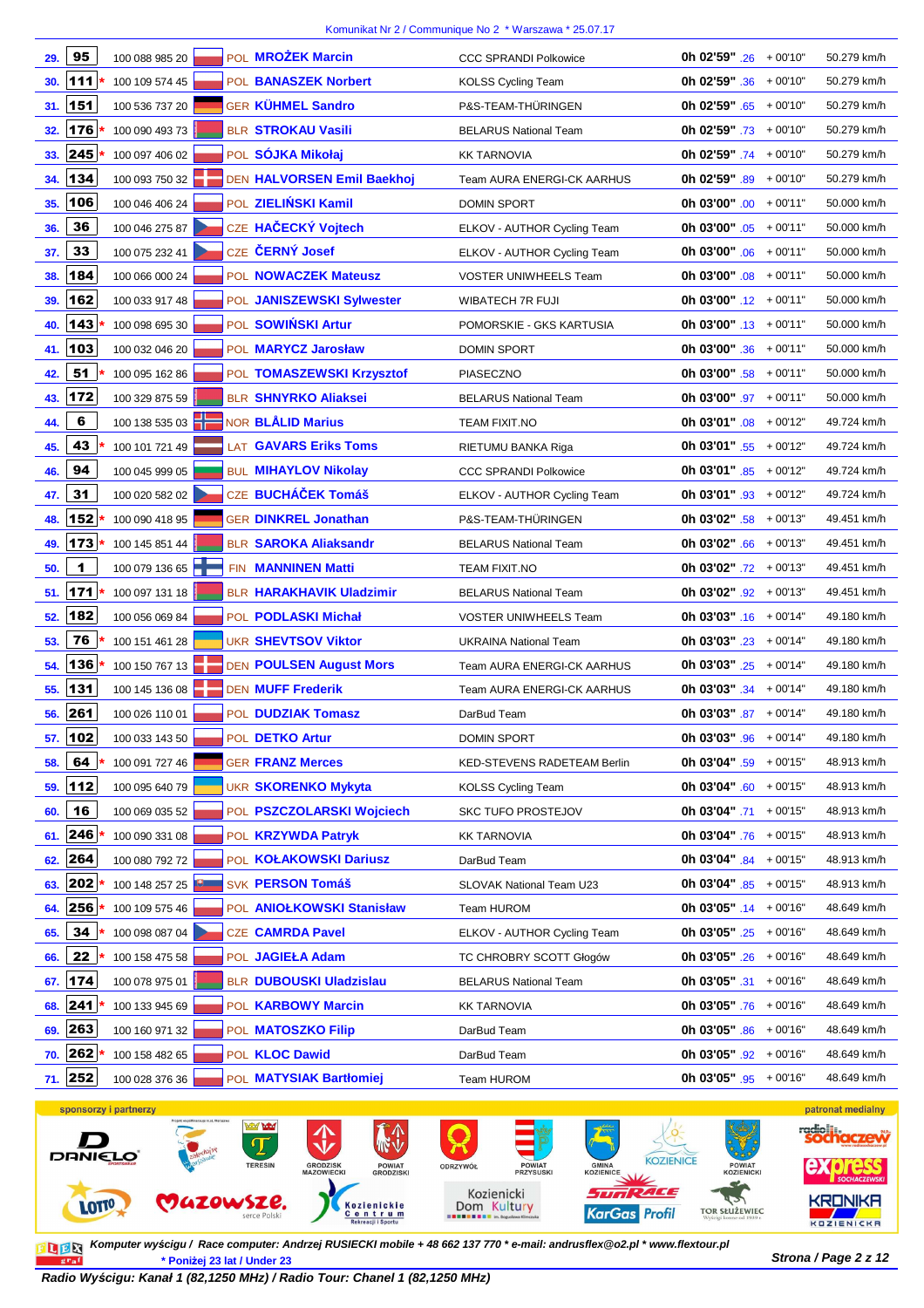| 72.  | 26           | 100 158 514 00     |  | POL SZÓSTKA Paweł                | TC CHROBRY SCOTT Głogów                  | <b>Oh 03'06"</b> .00 $+00'17"$  | 48.387 km/h |
|------|--------------|--------------------|--|----------------------------------|------------------------------------------|---------------------------------|-------------|
| 73.  | 185          | 100 079 518 59     |  | POL GRABIS Mateusz               | <b>VOSTER UNIWHEELS Team</b>             | Oh $03'06" .17 + 00'17"$        | 48.387 km/h |
| 74.  | 11           | 100 053 645 85     |  | POL TEKLIŃSKI Adrian             | <b>SKC TUFO PROSTEJOV</b>                | <b>0h 03'06"</b> .17 $+00'17"$  | 48.387 km/h |
| 75.  | 105          | 100 055 194 82     |  | POL CHARUCKI Paweł               | <b>DOMIN SPORT</b>                       | <b>0h 03'06"</b> .55 $+00'17"$  | 48.387 km/h |
| 76.  | 101          | 100 072 469 91     |  | POL KOSTECKI Patryk              | <b>DOMIN SPORT</b>                       | <b>0h 03'06"</b> .76 $+00'17"$  | 48.387 km/h |
| 77.  | 166          | 100 150 932 81     |  | POL TRACZ Szymon                 | <b>WIBATECH 7R FUJI</b>                  | <b>0h 03'06"</b> .77 $+00'17"$  | 48.387 km/h |
| 78.  | 52           | 100 091 761 80     |  | POL MATUSZAK Patryk              | <b>PIASECZNO</b>                         | Oh 03'06" $.90 + 00'17"$        | 48.387 km/h |
| 79.  | 5            | 100 510 131 89     |  | <b>NOR SPIKSETH Elias Angell</b> | <b>TEAM FIXIT.NO</b>                     | <b>0h 03'06"</b> .98 $+00'17"$  | 48.387 km/h |
| 80.  | 24           | 100 144 490 41     |  | POL WSÓŁ Damian                  | TC CHROBRY SCOTT Głogów                  | <b>0h 03'07"</b> .02 $+00'18"$  | 48.128 km/h |
| 81.  | 116          | 100 098 015 29     |  | <b>UKR BONDARENKO Pavlo</b>      | <b>KOLSS Cycling Team</b>                | <b>0h 03'07"</b> $.41 + 00'18"$ | 48.128 km/h |
| 82.  | 61           | 100 101 782 13     |  | <b>GER MAGDEBURG Tobias</b>      | KED-STEVENS RADETEAM Berlin              | <b>0h 03'07"</b> .48 $+00'18"$  | 48.128 km/h |
| 83.  | 135          | 100 150 642 82     |  | DEN MOLLER Nikolaj Vejlby        | Team AURA ENERGI-CK AARHUS               | <b>0h 03'07"</b> .58 $+00'18"$  | 48.128 km/h |
| 84.  | 115          | 100 112 413 71     |  | <b>UKR SOLTASIUK Vladyslav</b>   | <b>KOLSS Cycling Team</b>                | <b>0h 03'07"</b> .65 $+00'18"$  | 48.128 km/h |
| 85.  | 15           | 100 150 930 79     |  | CZE OTRUBA Jakub                 | <b>SKC TUFO PROSTEJOV</b>                | <b>0h 03'07"</b> .72 $+00'18"$  | 48.128 km/h |
| 86.  | 62           | 100 101 695 23     |  | <b>GER SCHMIEDEL Sebastian</b>   | KED-STEVENS RADETEAM Berlin              | <b>0h 03'07"</b> .86 + 00'18"   | 48.128 km/h |
| 87.  | 25           | 100 150 929 78     |  | POL <b>MURIAS Jakub</b>          | TC CHROBRY SCOTT Głogów                  | <b>0h 03'08"</b> .13 $+00'19"$  | 47.872 km/h |
| 88.  | 201          | 100 078 169 68     |  | <b>SVK LAJCHA Juraj</b>          | <b>SLOVAK National Team U23</b>          | <b>0h 03'08"</b> .36 + 00'19"   | 47.872 km/h |
| 89.  | 122          | 100 097 178 65     |  | POL SOLIŃSKI Patryk              | <b>KS POGON MOSTOSTAL Puławy</b>         | <b>0h 03'08"</b> .51 + 00'19"   | 47.872 km/h |
| 90.  | 14           | 100 087 085 60     |  | CZE ZAHÁLKA Matej                | <b>SKC TUFO PROSTEJOV</b>                | <b>0h 03'09"</b> .04 $+00'20"$  | 47.619 km/h |
| 91.  | 3            | 100 099 897 68     |  | <b>NOR MADSEN Kristoffer</b>     | <b>TEAM FIXIT.NO</b>                     | <b>0h 03'09"</b> $.46 + 00'20"$ | 47.619 km/h |
| 92.  | 13           | 100 071 811 15     |  | <b>CZE HAMPL Petr</b>            | <b>SKC TUFO PROSTEJOV</b>                | <b>0h 03'09"</b> .50 $+00'20"$  | 47.619 km/h |
| 93.  | 206          | 100 145 968 64     |  | SVK SZÁSZ Adam                   | <b>SLOVAK National Team U23</b>          | <b>0h 03'09"</b> .63 $+00'20"$  | 47.619 km/h |
| 94.  | 165          | 100 074 974 74     |  | POL OBORSKI Dominik              | <b>WIBATECH 7R FUJI</b>                  | <b>0h 03'09"</b> .79 $+00'20"$  | 47.619 km/h |
| 95.  | $\mathbf{2}$ | 100 510 133 91     |  | NOR JENSEN Jan William           | TEAM FIXIT.NO                            | <b>0h 03'09"</b> .86 $+00'20"$  | 47.619 km/h |
| 96.  | 155          | 100 506 365 09     |  | <b>GER KÄßMANN Fabian</b>        | P&S-TEAM-THÜRINGEN                       | <b>0h 03'09"</b> .98 $+00'20"$  | 47.619 km/h |
| 97.  | 141          | 100 142 444 32     |  | POL KAISER Adrian                | POMORSKIE - GKS KARTUSIA                 | <b>0h 03'10"</b> .25 $+00'21"$  | 47.368 km/h |
| 98.  | 113          | 100 068 768 76     |  | UKR <b>BRATASHCHUK Andrii</b>    | <b>KOLSS Cycling Team</b>                | 0h 03'10" $.43 + 00'21$ "       | 47.368 km/h |
|      | 99. 236 *    | 100 143 891 24     |  | POL <b>MATUSIAK Sebastian</b>    | <b>KRISMAR Big Silvant Warmia Mazury</b> | <b>0h 03'10"</b> .53 $+00'21"$  | 47.368 km/h |
| 100. | $54$ *       | 100 101 844 75     |  | POL DEJA Filip                   | PIASECZNO                                | Oh 03'10" $.99 + 00'21"$        | 47.368 km/h |
| 101. | 4            | 100 101 170 80     |  | <b>NOR JACOBSEN Andreas</b>      | TEAM FIXIT.NO                            | <b>0h 03'11"</b> .04 $+00'22"$  | 47.120 km/h |
| 102. | 255          | 100 068 907 21     |  | POL MIGDAŁ Wojciech              | <b>Team HUROM</b>                        | <b>0h 03'11"</b> .11 $+00'22"$  | 47.120 km/h |
| 103. | 73           | 100 097 334 27     |  | <b>UKR SHEVCHUK Taras</b>        | <b>UKRAINA National Team</b>             | <b>0h 03'11"</b> .32 $+00'22"$  | 47.120 km/h |
| 104. | 204          | 100 107 769 83     |  | <b>SVK VOJTEK Miloš</b>          | SLOVAK National Team U23                 | <b>0h 03'11"</b> .78 $+00'22"$  | 47.120 km/h |
| 105. | 175          | 100 145 867 60     |  | <b>BLR PASHUK Pavel</b>          | <b>BELARUS National Team</b>             | 0h 03'11" .98 + 00'22"          | 47.120 km/h |
| 106. | 86           | 100 059 674 03     |  | <b>GER REINHARDT Theo</b>        | <b>GERMAN National Team</b>              | Oh 03'12" $.27 + 00'23"$        | 46.875 km/h |
| 107. | 183          | 100 146 941 67     |  | POL PARMA Krzysztof              | <b>VOSTER UNIWHEELS Team</b>             | <b>0h 03'12"</b> .66 $+00'23"$  | 46.875 km/h |
| 108. | 71           | 100 086 658 21     |  | <b>UKR BUDIAK Anatolii</b>       | <b>UKRAINA National Team</b>             | <b>0h 03'12"</b> .75 $+00'23"$  | 46.875 km/h |
| 109. | 154          | 100 097 460 56     |  | <b>GER HAUPT Tarik</b>           | P&S-TEAM-THÜRINGEN                       | <b>0h 03'12"</b> .90 + 00'23"   | 46.875 km/h |
| 110. | 224          | 100 155 599 92     |  | POL CHMIELEWSKI Maciej           | MAYDAY Team Ziemia Lubelska              | <b>0h 03'12"</b> $.98 + 00'23"$ | 46.875 km/h |
| 111. | 63           | 100 143 861 91     |  | <b>GER AUGUSTIN Hannes</b>       | KED-STEVENS RADETEAM Berlin              | <b>0h 03'13"</b> .12 $+00'24"$  | 46.632 km/h |
| 112. | 65           | 100 364 594 52 * * |  | SYR JASER Nazir                  | KED-STEVENS RADETEAM Berlin              | <b>0h 03'13"</b> $.40 + 00'24"$ | 46.632 km/h |
|      | 113. 231     | 100 101 733 61     |  | POL RAGUS Krystian               | <b>KRISMAR Big Silvant Warmia Mazury</b> | <b>0h 03'13"</b> .64 $+00'24"$  | 46.632 km/h |
| 114. | 123          | 100 101 732 60     |  | POL CYGAN Karol                  | KS POGON MOSTOSTAL Puławy                | <b>0h 03'13"</b> .69 $+00'24"$  | 46.632 km/h |

sponsorzy i partnerzy patronat medialny  $\left\langle \phi \right\rangle$ radio  $\overline{\mathbb{T}}$ **DANIEL** Ω KOZIENICE ODRZYWÓŁ Kozienicki SunRACE EDWSZE.  $\rightarrow$ **KRONIKA** LOTIO, Kozienickie<br>Centrum<br>Rekreacji i Sportu Dom Kultury TOR SŁUŻEWIEC KarGas Profil KOZIENICKA

**Strona / Page 3 z 12 \* Poniżej 23 lat / Under 23 Komputer wy***ś***cigu / Race computer: Andrzej RUSIECKI mobile + 48 662 137 770 \* e-mail: andrusflex@o2.pl \* www.flextour.pl**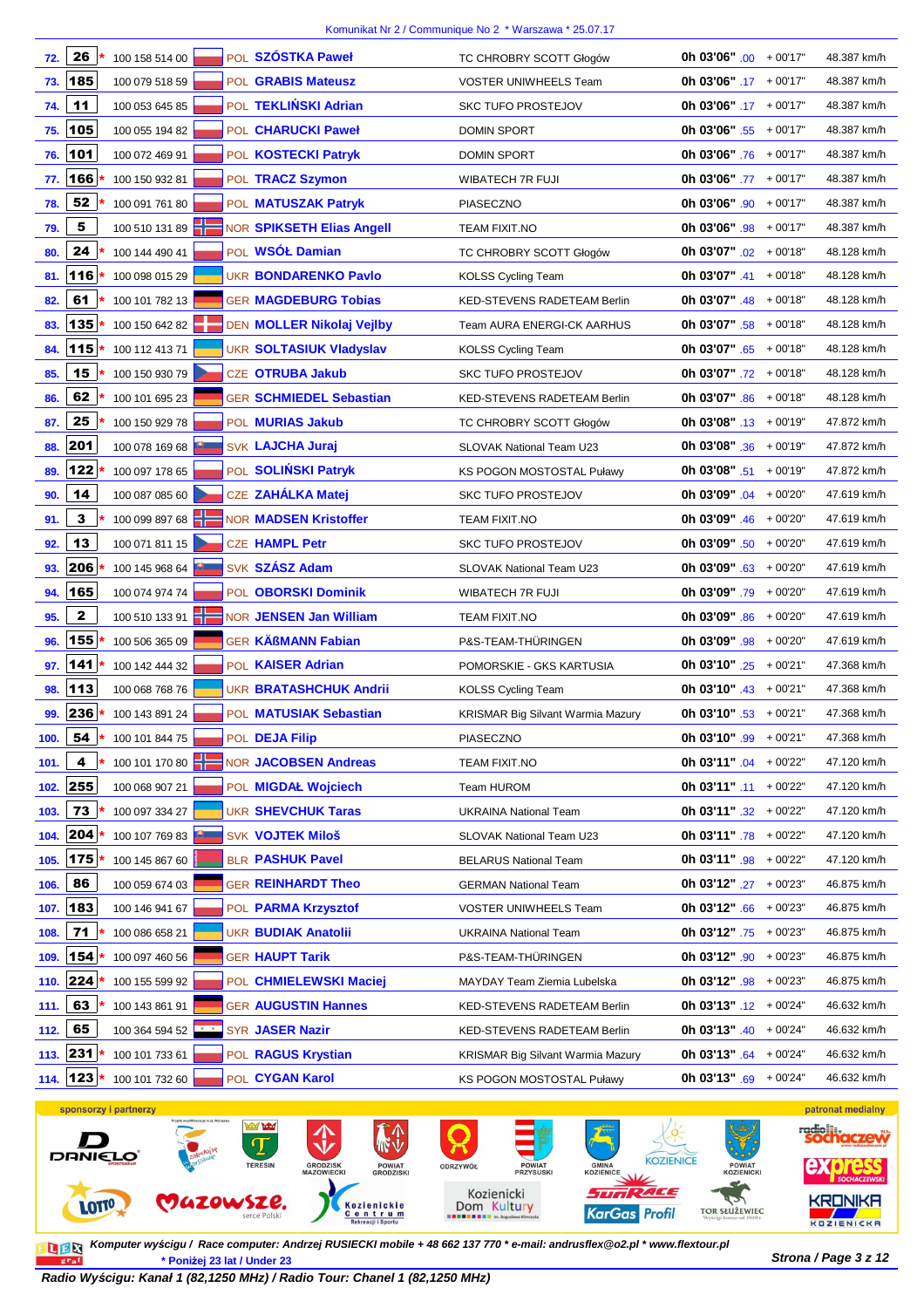|      | 145      | 100 094 247 44 |  | POL SŁAWEK Damian              | POMORSKIE - GKS KARTUSIA           | nie wystartował / did not start |             |
|------|----------|----------------|--|--------------------------------|------------------------------------|---------------------------------|-------------|
|      | 141. 142 | 100 148 518 92 |  | POL POJAWA Maciej              | POMORSKIE - GKS KARTUSIA           | <b>0h 03'48"</b> .50 $+00'59"$  | 39.474 km/h |
| 140. | 81       | 100 078 970 93 |  | <b>GER SCHOMBER Nils</b>       | <b>GERMAN National Team</b>        | <b>0h 03'24"</b> .57 $+00'35"$  | 44.118 km/h |
| 139. | 226      | 100 145 737 27 |  | POL KARPIUK Adrian             | MAYDAY Team Ziemia Lubelska        | 0h 03'21" $.11 + 00'32"$        | 44.776 km/h |
| 138. | 203      | 100 112 209 61 |  | <b>SVK SZABO Miklos</b>        | <b>SLOVAK National Team U23</b>    | <b>0h 03'20"</b> .53 $+00'31"$  | 45.000 km/h |
| 137. | 125      | 100 150 646 86 |  | POL PEKALA Piotr               | <b>KS POGON MOSTOSTAL Puławy</b>   | <b>0h 03'20"</b> .50 $+00'31"$  | 45.000 km/h |
| 136. | 265      | 100 098 022 36 |  | POL NOWICKI Kacper             | DarBud Team                        | <b>0h 03'20"</b> .38 $+00'31"$  | 45.000 km/h |
| 135. | 124      | 100 150 637 77 |  | POL KUCIO Krzysztof            | KS POGON MOSTOSTAL Puławy          | <b>0h 03'19"</b> .94 $+00'30"$  | 45.226 km/h |
| 134. | 104      | 100 015 774 44 |  | POL REBIEWSKI Jarosław         | <b>DOMIN SPORT</b>                 | <b>0h 03'19"</b> .68 $+00'30"$  | 45.226 km/h |
| 133. | 66       | 100 161 309 79 |  | <b>GER GEBAUER Oskar</b>       | <b>KED-STEVENS RADETEAM Berlin</b> | Oh 03'18" $.09 + 00'29$ "       | 45.455 km/h |
| 132. | 225      | 100 027 842 84 |  | POL STASZCZAK Paweł            | MAYDAY Team Ziemia Lubelska        | <b>0h 03'17"</b> .91 $+00'28"$  | 45.685 km/h |
| 131. | 232      | 100 100 917 21 |  | POL WALECKI Kamil              | KRISMAR Big Silvant Warmia Mazury  | <b>0h 03'17"</b> $.65 + 00'28"$ | 45.685 km/h |
| 130. | 72       | 100 133 951 75 |  | <b>UKR ZUBENKO Mykyta</b>      | <b>UKRAINA National Team</b>       | <b>0h 03'17"</b> .35 $+00'28"$  | 45.685 km/h |
| 129. | 82       | 100 068 972 86 |  | <b>GER LISS Lucas</b>          | <b>GERMAN National Team</b>        | <b>0h 03'17"</b> .21 $+00'28"$  | 45.685 km/h |
| 128. | 53       | 100 148 514 88 |  | POL KULAS Krystian             | <b>PIASECZNO</b>                   | Oh 03'16" $.87 + 00'27"$        | 45.918 km/h |
| 127. | 244      | 100 101 727 55 |  | POL MRÓWKA Adrian              | <b>KK TARNOVIA</b>                 | 0h 03'16" $.30 + 00'27$ "       | 45.918 km/h |
|      | 126. 223 | 100 148 517 91 |  | POL <b>KRASIŃSKI Łukasz</b>    | <b>MAYDAY Team Ziemia Lubelska</b> | 0h 03'16" $.17 + 00'27$ "       | 45.918 km/h |
| 125. | 222      | 100 148 520 94 |  | POL KAŃCZUGOWSKI Mateusz       | MAYDAY Team Ziemia Lubelska        | <b>0h 03'15"</b> .96 $+00'26"$  | 46.154 km/h |
| 124. | 205      | 100 100 400 86 |  | SVK VANČO Filip                | <b>SLOVAK National Team U23</b>    | <b>0h 03'15"</b> .68 $+00'26"$  | 46.154 km/h |
| 123. | 23       | 100 158 481 64 |  | POL JATCZAK Artur              | TC CHROBRY SCOTT Głogów            | Oh 03'15" $.46 + 00'26"$        | 46.154 km/h |
| 122. | 75       | 100 111 452 80 |  | <b>UKR SHCHERBAN Vladyslav</b> | <b>UKRAINA National Team</b>       | 0h 03'15" $.37 + 00'26$ "       | 46.154 km/h |
| 121. | 133      | 100 079 655 88 |  | DEN MADSEN Jacob Gye           | <b>Team AURA ENERGI-CK AARHUS</b>  | <b>0h 03'15"</b> .35 $+00'26"$  | 46.154 km/h |
| 120. | 235      | 100 100 922 26 |  | POL WIEWIÓR Patryk             | KRISMAR Big Silvant Warmia Mazury  | Oh 03'14" $.99 + 00'25$ "       | 46.392 km/h |
| 119. | 74       | 100 096 409 72 |  | <b>UKR UDOD Rinat</b>          | <b>UKRAINA National Team</b>       | Oh 03'14" $.52 + 00'25$ "       | 46.392 km/h |
| 118. | 233      | 100 150 616 56 |  | POL RAJCH Bartłomiej           | KRISMAR Big Silvant Warmia Mazury  | <b>0h 03'14"</b> .50 $+00'25"$  | 46.392 km/h |
| 117. | 153      | 100 144 811 71 |  | <b>GER FRANZ Toni</b>          | P&S-TEAM-THÜRINGEN                 | <b>0h 03'14"</b> .13 $+00'25"$  | 46.392 km/h |
|      | 116. 221 | 100 150 609 49 |  | POL <b>KRUPA Adrian</b>        | <b>MAYDAY Team Ziemia Lubelska</b> | <b>0h 03'14"</b> .07 + 00'25"   | 46.392 km/h |
| 115. | 126      | 100 150 634 74 |  | POL KONOFAŁ Sebastian          | <b>KS POGON MOSTOSTAL Puławy</b>   | 0h 03'13" $.88 + 00'24"$        | 46.632 km/h |

Uprawnionych do startu na etapie: 142 zawodników. Entitled to start on the stage: 142 riders. Etap uko*ń*czyło: 141 zawodników. Stage finished: 141 riders.

**Zawodnicy wyeliminowani z wy***ś***cigu / Out of the running riders :**

\* nie wystartował / did not start 1 zawod. / rid.



**Strona / Page 4 z 12 \* Poniżej 23 lat / Under 23 Komputer wyścigu / Race computer: Andrzej RUSIECKI mobile + 48 662 137 770 \* e-mail: andrusflex@o2.pl \* www.flextour.pl** 

 $\frac{1}{g(x_0)}$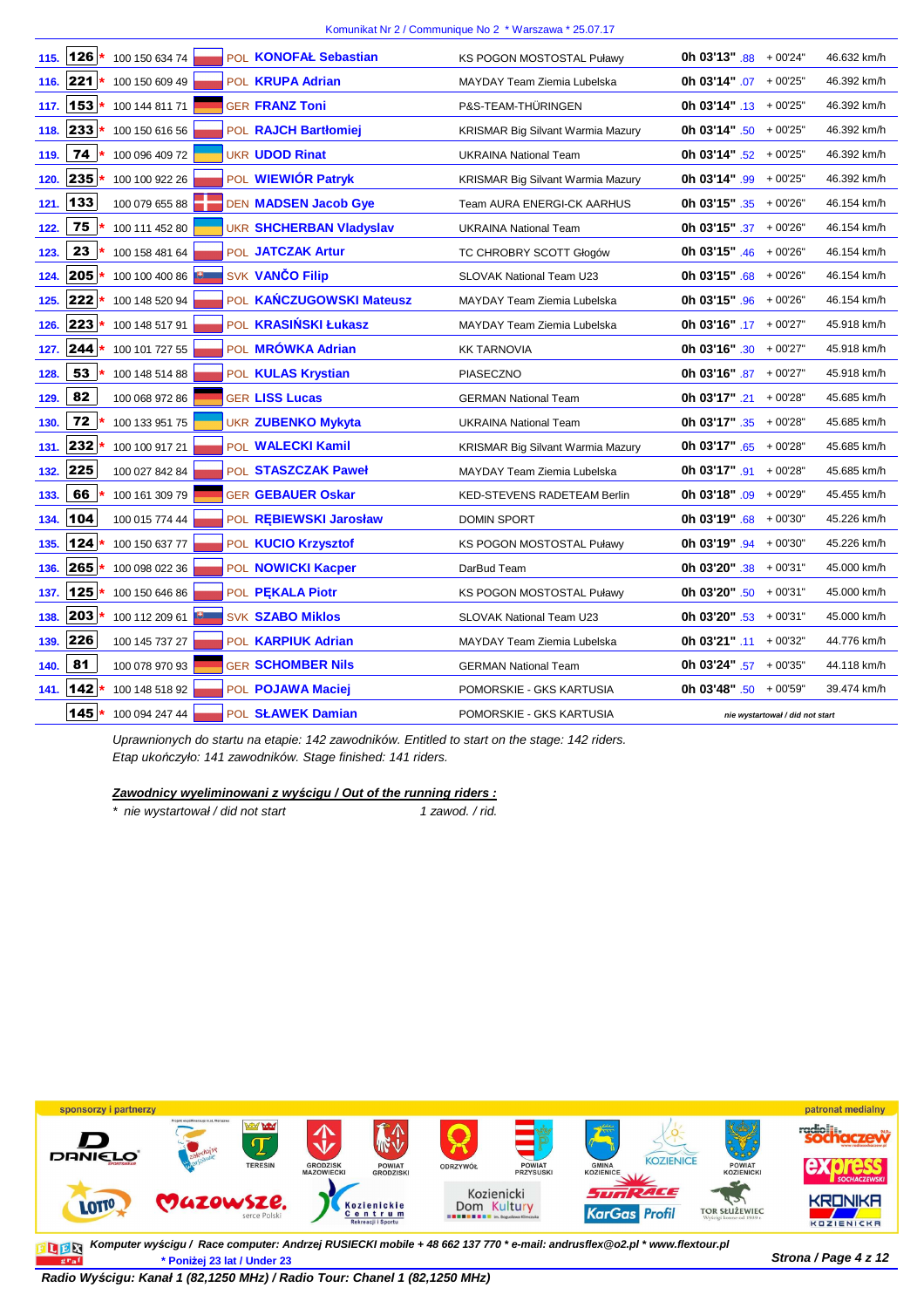#### **Klasyfikacja drużynowa na etapie PROLOG : Team classification on stage PROLOG :**

| Miejsce | Drużyna                                  | Kod drużyny | Czas drużyny | Różnica        |
|---------|------------------------------------------|-------------|--------------|----------------|
| Place   | Team                                     | Code team   | Time team    | Gap            |
| 1.      | <b>CCC SPRANDI Polkowice</b>             | CCC         | 0h 08' 34"   |                |
| 2.      | <b>RIETUMU BANKA Riga</b>                | <b>RIE</b>  | 0h 08' 42"   | $+$ 0h 00' 08" |
| 3.      | <b>GERMAN National Team</b>              | <b>GNT</b>  | 0h 08' 46"   | $+$ 0h 00' 12" |
| 4.      | <b>WIBATECH 7R FUJI</b>                  | <b>WIB</b>  | 0h 08' 46"   | $+$ 0h 00' 12" |
| 5.      | <b>Team HUROM</b>                        | <b>THU</b>  | 0h 08' 47"   | $+$ 0h 00' 13" |
| 6.      | <b>ELKOV - AUTHOR Cycling Team</b>       | <b>ELA</b>  | 0h 08' 50"   | $+$ 0h 00' 16" |
| 7.      | <b>KOLSS Cycling Team</b>                | <b>KLS</b>  | 0h 08' 52"   | $+$ 0h 00' 18" |
| 8.      | <b>VOSTER UNIWHEELS Team</b>             | <b>VOS</b>  | 0h 08' 53"   | $+$ 0h 00' 19" |
| 9.      | <b>Team AURA ENERGI-CK AARHUS</b>        | <b>AUR</b>  | 0h 08' 56"   | + 0h 00' 22"   |
| 10.     | <b>KK TARNOVIA</b>                       | <b>TAR</b>  | 0h 08' 57"   | + 0h 00' 23"   |
| 11.     | <b>P&amp;S-TEAM-THÜRINGEN</b>            | <b>PST</b>  | 0h 08' 58"   | $+$ 0h 00' 24" |
| 12.     | <b>BELARUS National Team</b>             | <b>NCB</b>  | 0h 09' 01"   | + 0h 00' 27"   |
| 13.     | <b>DOMIN SPORT</b>                       | <b>DSP</b>  | Oh 09' 03"   | + 0h 00' 29"   |
| 14.     | <b>TC CHROBRY SCOTT Głogów</b>           | <b>TCC</b>  | 0h 09' 08"   | $+$ 0h 00' 34" |
| 15.     | <b>TEAM FIXIT.NO</b>                     | <b>FIX</b>  | 0h 09' 09"   | + 0h 00' 35"   |
| 16.     | DarBud Team                              | <b>DAR</b>  | 0h 09' 12"   | + 0h 00' 38"   |
| 17.     | <b>KS POGON MOSTOSTAL Puławy</b>         | <b>MOS</b>  | 0h 09' 15"   | $+$ 0h 00' 41" |
| 18.     | <b>PIASECZNO</b>                         | <b>PIA</b>  | 0h 09' 16"   | $+$ 0h 00' 42" |
| 19.     | <b>SKC TUFO PROSTEJOV</b>                | <b>SKC</b>  | 0h 09' 17"   | $+$ 0h 00' 43" |
| 20.     | <b>KED-STEVENS RADETEAM Berlin</b>       | <b>KED</b>  | 0h 09' 18"   | $+$ 0h 00' 44" |
| 21.     | <b>SLOVAK National Team U23</b>          | <b>SNT</b>  | 0h 09' 21"   | + 0h 00' 47"   |
| 22.     | <b>UKRAINA National Team</b>             | <b>UNT</b>  | 0h 09' 26"   | + 0h 00' 52"   |
| 23.     | <b>KRISMAR Big Silvant Warmia Mazury</b> | <b>WIM</b>  | 0h 09' 37"   | $+$ 0h 01' 03" |
| 24.     | <b>MAYDAY Team Ziemia Lubelska</b>       | <b>MAY</b>  | 0h 09' 41"   | $+$ 0h 01' 07" |
| 25.     | <b>POMORSKIE - GKS KARTUSIA</b>          | CAR         | 0h 09' 58"   | $+$ 0h 01' 24" |



**Strona / Page 5 z 12 \* Poniżej 23 lat / Under 23 Komputer wy***ś***cigu / Race computer: Andrzej RUSIECKI mobile + 48 662 137 770 \* e-mail: andrusflex@o2.pl \* www.flextour.pl**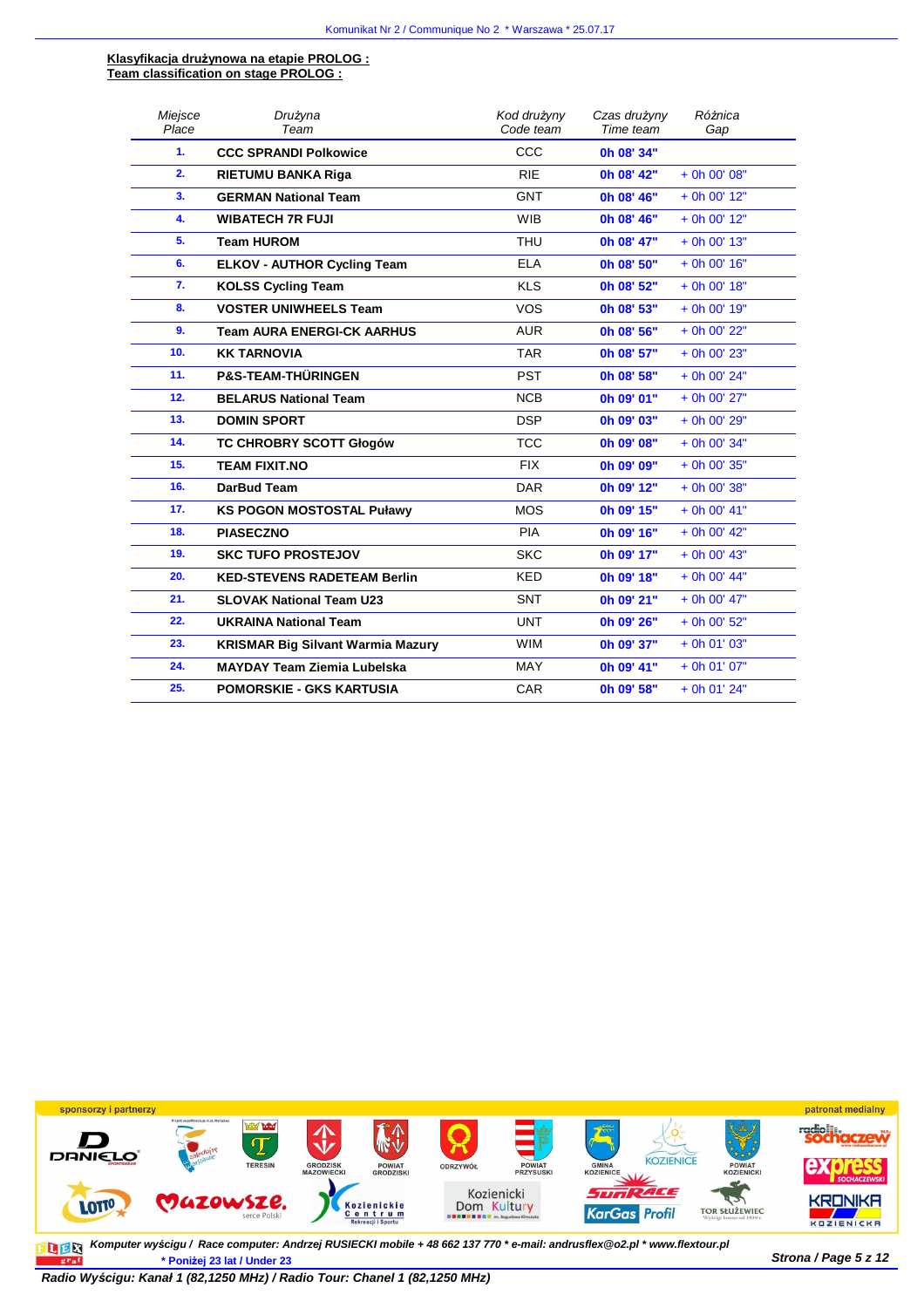## **KLASYFIKACJE PO ETAPACH / GENERAL CLASSIFICATIONS:**

| $\bullet$ | Klasyfikacia indywidualna generalna po etapach: |
|-----------|-------------------------------------------------|
|           | Individual general general classification :     |
|           |                                                 |

**Łączny dystans / Total distance: 2.5 km Individual general general classification : Vp = 53.254 km/h**

|                           |                                    |  | <b>SPONSOR: DANIELO Sportswear</b>                                                                                                                  |                                                                                                                                                                    |                                                            |                                                   |
|---------------------------|------------------------------------|--|-----------------------------------------------------------------------------------------------------------------------------------------------------|--------------------------------------------------------------------------------------------------------------------------------------------------------------------|------------------------------------------------------------|---------------------------------------------------|
| M-ce<br>Nr<br>No<br>Place | UCI ID                             |  | NAZWISKO i imię<br>Name and first name                                                                                                              | Drużyna / Team                                                                                                                                                     | Czas<br>Time                                               | Różnica<br>Gap                                    |
| 1.114                     | 100 079 949 05                     |  | POL BANASZEK Adrian                                                                                                                                 | <b>KOLSS Cycling Team</b>                                                                                                                                          | 0h 02' 49"                                                 |                                                   |
| 91<br>2.                  | 100 033 181 88                     |  | POL BIAŁOBŁOCKI Marcin                                                                                                                              | CCC SPRANDI Polkowice                                                                                                                                              | 0h 02' 50"                                                 | + 0h 00' 01"                                      |
| 3.<br>96                  | 100 079 514 55                     |  | POL STOSZ Patryk                                                                                                                                    | <b>CCC SPRANDI Polkowice</b>                                                                                                                                       | 0h 02' 52"                                                 | + 0h 00' 03"                                      |
| 93<br>4.                  | 100 086 286 37                     |  | POL MALECKI Kamil                                                                                                                                   | <b>CCC SPRANDI Polkowice</b>                                                                                                                                       | 0h 02' 52"                                                 | + 0h 00' 03"                                      |
| 5.<br>45                  | 100 075 275 84                     |  | LAT LIEPINS Emils                                                                                                                                   | RIETUMU BANKA Riga                                                                                                                                                 | 0h 02' 53"                                                 | + 0h 00' 04"                                      |
| 6.<br>84                  | 100 101 867 01                     |  | <b>GER GROß Felix</b>                                                                                                                               | <b>GERMAN National Team</b>                                                                                                                                        | 0h 02' 53"                                                 | + 0h 00' 04"                                      |
| 7.251                     | 100 075 035 38                     |  | POL LATON Eryk                                                                                                                                      | Team HUROM                                                                                                                                                         | 0h 02' 53"                                                 | + 0h 00' 04"                                      |
| 164<br>8.                 | 100 053 545 82                     |  | POL STEPNIAK Grzegorz                                                                                                                               | WIBATECH 7R FUJI                                                                                                                                                   | 0h 02' 53"                                                 | + 0h 00' 04"                                      |
| 9.<br>42                  | 100 074 617 08                     |  | LAT BOGDANOVICS Maris                                                                                                                               | RIETUMU BANKA Riga                                                                                                                                                 | 0h 02' 54"                                                 | + 0h 00' 05"                                      |
| 243<br>10.                | 100 093 502 75                     |  | POL PAWLAK Tobiasz                                                                                                                                  | <b>KK TARNOVIA</b>                                                                                                                                                 | 0h 02' 54"                                                 | + 0h 00' 05"                                      |
| 35<br>11.                 | 100 086 804 70                     |  | CZE KUKRLE Michael                                                                                                                                  | ELKOV - AUTHOR Cycling Team                                                                                                                                        | 0h 02' 54"                                                 | + 0h 00' 05"                                      |
| 132<br>12.                | 100 143 942 75                     |  | DEN BROGE Nils Lau Nyborg                                                                                                                           | Team AURA ENERGI-CK AARHUS                                                                                                                                         | 0h 02' 54"                                                 | + 0h 00' 05"                                      |
| $121$<br>13.              | 100 093 371 41                     |  | POL GÓRECKI Patryk                                                                                                                                  | <b>KS POGON MOSTOSTAL Puławy</b>                                                                                                                                   | 0h 02' 54"                                                 | + 0h 00' 05"                                      |
| 186<br>14.                | 100 108 070 93                     |  | POL KRAWCZYK Szymon                                                                                                                                 | <b>VOSTER UNIWHEELS Team</b>                                                                                                                                       | 0h 02' 55"                                                 | + 0h 00' 06"                                      |
| 85<br>15.                 | 100 078 957 80                     |  | <b>GER WEINSTEIN Domenic</b>                                                                                                                        | <b>GERMAN National Team</b>                                                                                                                                        | 0h 02' 55"                                                 | + 0h 00' 06"                                      |
| 46<br>16.                 | 100 075 111 17                     |  | LAT VOSEKALNS Andris                                                                                                                                | RIETUMU BANKA Riga                                                                                                                                                 | 0h 02' 55"                                                 | + 0h 00' 06"                                      |
| 17.<br>163                | 100 062 711 33                     |  | POL <b>BARTKIEWICZ Andrzej</b>                                                                                                                      | WIBATECH 7R FUJI                                                                                                                                                   | 0h 02' 55"                                                 | + 0h 00' 06"                                      |
| 18.<br>44                 | 100 091 663 79                     |  | LAT KANEPEJS Deins                                                                                                                                  | RIETUMU BANKA Riga                                                                                                                                                 | 0h 02' 56"                                                 | + 0h 00' 07"                                      |
| 32<br>19.                 | 100 025 105 63                     |  | CZE KAŇKOVSKÝ Alois                                                                                                                                 | ELKOV - AUTHOR Cycling Team                                                                                                                                        | 0h 02' 56"                                                 | + 0h 00' 07"                                      |
| 41<br>20.                 | 100 069 966 13                     |  | <b>EST PRUUS Peeter</b>                                                                                                                             | RIETUMU BANKA Riga                                                                                                                                                 | 0h 02' 57"                                                 | + 0h 00' 08"                                      |
| 21.<br>253                | 100 068 905 19                     |  | POL TOMASIAK Konrad                                                                                                                                 | Team HUROM                                                                                                                                                         | 0h 02' 57"                                                 | + 0h 00' 08"                                      |
| 254<br>22.                | 100 091 298 05                     |  | POL GUTEK Mikołaj                                                                                                                                   | Team HUROM                                                                                                                                                         | 0h 02' 57"                                                 | + 0h 00' 08"                                      |
| 21<br>23.                 | 100 079 516 57                     |  | POL KONWA Piotr                                                                                                                                     | TC CHROBRY SCOTT Głogów                                                                                                                                            | 0h 02' 57"                                                 | + 0h 00' 08"                                      |
| 156<br>24.                | 100 091 728 47                     |  | <b>GER JAGELER Robert</b>                                                                                                                           | P&S-TEAM-THÜRINGEN                                                                                                                                                 | 0h 02' 57"                                                 | + 0h 00' 08"                                      |
| 25.<br>161                | 100 028 661 30                     |  | POL MORAJKO Jacek                                                                                                                                   | WIBATECH 7R FUJI                                                                                                                                                   | 0h 02' 58"                                                 | + 0h 00' 09"                                      |
| 181<br>26.                | 100 028 580 46                     |  | POL KOMAR Mateusz                                                                                                                                   | <b>VOSTER UNIWHEELS Team</b>                                                                                                                                       | 0h 02' 58"                                                 | + 0h 00' 09"                                      |
| 27.<br>92                 | 100 087 302 83                     |  | POL KACZMAREK Jakub                                                                                                                                 | <b>CCC SPRANDI Polkowice</b>                                                                                                                                       | $0h\ 02'\ 58"$                                             | + 0h 00' 09"                                      |
| 83<br>28.                 | 100 101 840 71                     |  | <b>GER FLICKE Bastian</b>                                                                                                                           | <b>GERMAN National Team</b>                                                                                                                                        | 0h 02' 58"                                                 | + 0h 00' 09"                                      |
| 29.<br>95                 | 100 088 985 20                     |  | POL <b>MROŻEK Marcin</b>                                                                                                                            | <b>CCC SPRANDI Polkowice</b>                                                                                                                                       | 0h 02' 59"                                                 | + 0h 00' 10"                                      |
| 111<br>30.                | 100 109 574 45                     |  | POL BANASZEK Norbert                                                                                                                                | <b>KOLSS Cycling Team</b>                                                                                                                                          | 0h 02' 59"                                                 | + 0h 00' 10"                                      |
| 151<br>31.                | 100 536 737 20                     |  | GER KÜHMEL Sandro                                                                                                                                   | P&S-TEAM-THÜRINGEN                                                                                                                                                 | 0h 02' 59"                                                 | + 0h 00' 10"                                      |
| 32.<br>176                | 100 090 493 73                     |  | BLR STROKAU Vasili                                                                                                                                  | <b>BELARUS National Team</b>                                                                                                                                       | 0h 02' 59"                                                 | + 0h 00' 10"                                      |
| 245<br>33.                | 100 097 406 02                     |  | POL SÓJKA Mikołaj                                                                                                                                   | <b>KK TARNOVIA</b>                                                                                                                                                 | 0h 02' 59"                                                 | + 0h 00' 10"                                      |
| 134<br>34.                | 100 093 750 32                     |  | DEN HALVORSEN Emil Baekhoj                                                                                                                          | Team AURA ENERGI-CK AARHUS                                                                                                                                         | 0h 02' 59"                                                 | + 0h 00' 10"                                      |
| 106<br>35.                | 100 046 406 24                     |  | POL ZIELIŃSKI Kamil                                                                                                                                 | <b>DOMIN SPORT</b>                                                                                                                                                 | 0h 03' 00"                                                 | + 0h 00' 11"                                      |
| 36<br>36.                 | 100 046 275 87                     |  | CZE HAČECKÝ Vojtech                                                                                                                                 | ELKOV - AUTHOR Cycling Team                                                                                                                                        | 0h 03' 00"                                                 | + 0h 00' 11"                                      |
| 37.<br>33                 | 100 075 232 41                     |  | CZE ČERNÝ Josef                                                                                                                                     | ELKOV - AUTHOR Cycling Team                                                                                                                                        | 0h 03' 00"                                                 | + 0h 00' 11"                                      |
| 184<br>38.                | 100 066 000 24                     |  | POL NOWACZEK Mateusz                                                                                                                                | <b>VOSTER UNIWHEELS Team</b>                                                                                                                                       | 0h 03' 00"                                                 | + 0h 00' 11"                                      |
| <b>DRNIELO</b><br>LOTTO   | sponsorzy i partnerzy<br>VAZOWSZE. |  | 27 M<br><b>GRODZISK</b><br><b>TERESIN</b><br><b>POWIAT</b><br><b>MAZOWIECKI</b><br><b>GRODZISKI</b><br>Kozienickie<br>Centrum<br>Rekreacji i Sportu | <b>KOZIENICE</b><br><b>POWIAT</b><br><b>GMINA</b><br>ODRZYWÓŁ<br><b>PRZYSUSKI</b><br><b>KOZIENICE</b><br>RACE<br>Kozienicki<br>Dom Kultury<br><b>KarGas Profil</b> | <b>POWIAT</b><br><b>KOZIENICKI</b><br><b>TOR SŁUŻEWIEC</b> | patronat medialny<br>KRONIKF<br><b>KOZIENICKA</b> |
|                           |                                    |  |                                                                                                                                                     |                                                                                                                                                                    |                                                            |                                                   |

**Komputer wy***ś***cigu / Race computer: Andrzej RUSIECKI mobile + 48 662 137 770 \* e-mail: andrusflex@o2.pl \* www.flextour.plStrona / Page 6 z 12 \* Poniżej 23 lat / Under 23**  $gr_{\bf a}{\bf f}$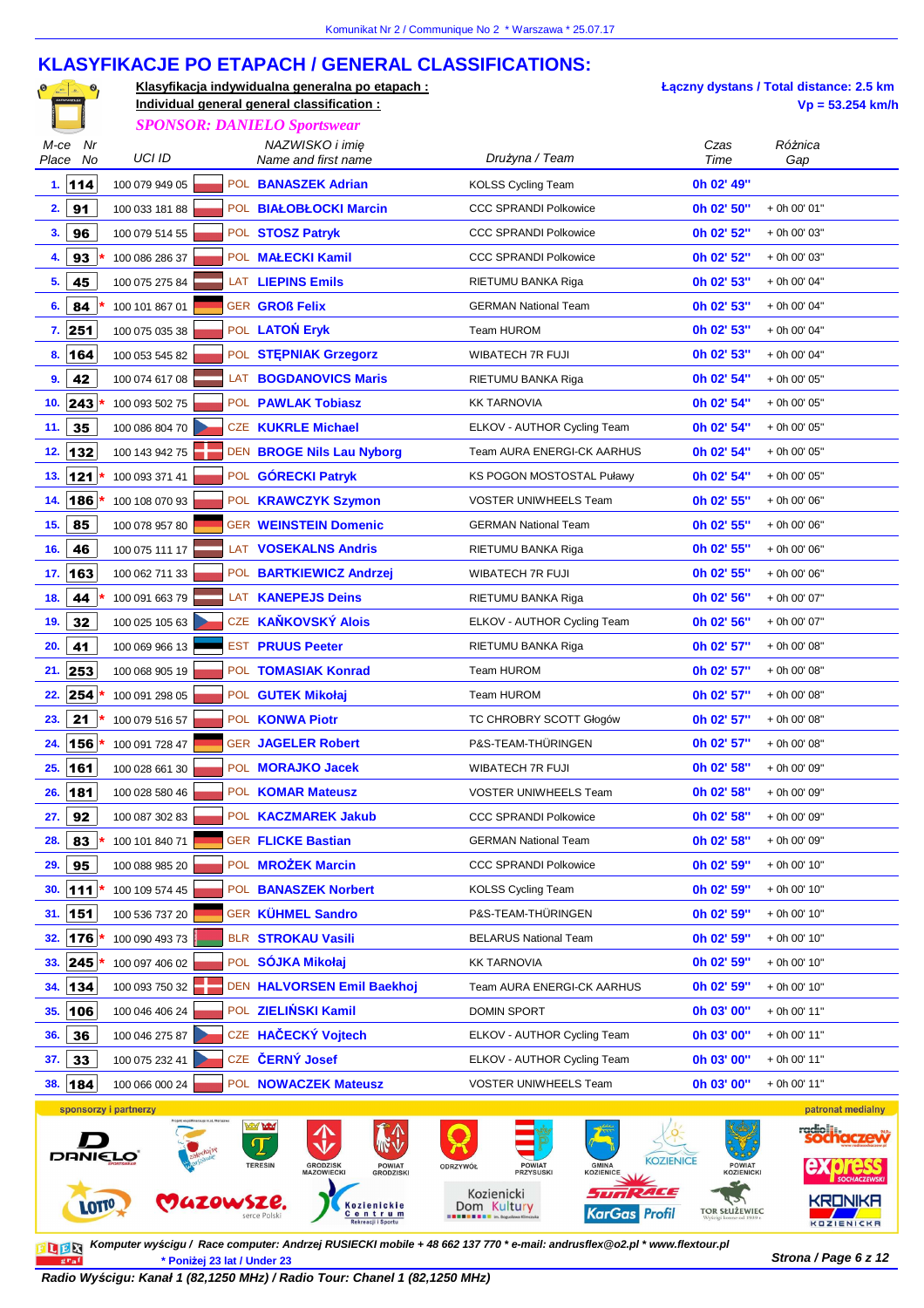| 162<br>39.     | 100 033 917 48        |            | POL JANISZEWSKI Sylwester                                              | WIBATECH 7R FUJI                                                                        | 0h 03' 00"                 | + 0h 00' 11"          |
|----------------|-----------------------|------------|------------------------------------------------------------------------|-----------------------------------------------------------------------------------------|----------------------------|-----------------------|
| 143<br>40.     | 100 098 695 30        |            | POL SOWIŃSKI Artur                                                     | POMORSKIE - GKS KARTUSIA                                                                | 0h 03' 00"                 | + 0h 00' 11"          |
| 103<br>41.     | 100 032 046 20        |            | POL MARYCZ Jarosław                                                    | <b>DOMIN SPORT</b>                                                                      | 0h 03' 00"                 | + 0h 00' 11"          |
| 51<br>42.      | 100 095 162 86        |            | POL TOMASZEWSKI Krzysztof                                              | PIASECZNO                                                                               | 0h 03' 00"                 | + 0h 00' 11"          |
| 172<br>43.     | 100 329 875 59        |            | <b>BLR SHNYRKO Aliaksei</b>                                            | <b>BELARUS National Team</b>                                                            | 0h 03' 00"                 | + 0h 00' 11"          |
| 6<br>44.       | 100 138 535 03        |            | NOR BLÅLID Marius                                                      | TEAM FIXIT.NO                                                                           | Oh 03' 01"                 | + 0h 00' 12"          |
| 45.<br>43      | 100 101 721 49        |            | LAT GAVARS Eriks Toms                                                  | RIETUMU BANKA Riga                                                                      | 0h 03' 01"                 | + 0h 00' 12"          |
| 94<br>46.      | 100 045 999 05        |            | <b>BUL MIHAYLOV Nikolay</b>                                            | <b>CCC SPRANDI Polkowice</b>                                                            | Oh 03' 01"                 | + 0h 00' 12"          |
| 31<br>47.      | 100 020 582 02        |            | CZE BUCHÁČEK Tomáš                                                     | ELKOV - AUTHOR Cycling Team                                                             | Oh 03' 01"                 | + 0h 00' 12"          |
| 152<br>48.     | 100 090 418 95        |            | GER DINKREL Jonathan                                                   | P&S-TEAM-THÜRINGEN                                                                      | 0h 03' 02"                 | + 0h 00' 13"          |
| 49.<br>173     | 100 145 851 44        |            | <b>BLR SAROKA Aliaksandr</b>                                           | <b>BELARUS National Team</b>                                                            | 0h 03' 02"                 | + 0h 00' 13"          |
| 1<br>50.       | 100 079 136 65        | <b>FIN</b> | <b>MANNINEN Matti</b>                                                  | <b>TEAM FIXIT.NO</b>                                                                    | 0h 03' 02"                 | + 0h 00' 13"          |
| 171<br>51.     | 100 097 131 18        |            | <b>BLR HARAKHAVIK Uladzimir</b>                                        | <b>BELARUS National Team</b>                                                            | 0h 03' 02"                 | + 0h 00' 13"          |
| 182<br>52.     | 100 056 069 84        |            | POL PODLASKI Michał                                                    | <b>VOSTER UNIWHEELS Team</b>                                                            | Oh 03' 03"                 | + 0h 00' 14"          |
| 76<br>53.      | 100 151 461 28        |            | <b>UKR SHEVTSOV Viktor</b>                                             | <b>UKRAINA National Team</b>                                                            | 0h 03' 03"                 | + 0h 00' 14"          |
| 136<br>54.     | 100 150 767 13        |            | <b>DEN POULSEN August Mors</b>                                         | Team AURA ENERGI-CK AARHUS                                                              | Oh 03' 03"                 | + 0h 00' 14"          |
| 131<br>55.     | 100 145 136 08        |            | DEN MUFF Frederik                                                      | Team AURA ENERGI-CK AARHUS                                                              | 0h 03' 03"                 | + 0h 00' 14"          |
| 261<br>56.     | 100 026 110 01        |            | POL <b>DUDZIAK Tomasz</b>                                              | DarBud Team                                                                             | 0h 03' 03"                 | + 0h 00' 14"          |
| 57.<br>102     | 100 033 143 50        |            | POL DETKO Artur                                                        | <b>DOMIN SPORT</b>                                                                      | Oh 03' 03"                 | + 0h 00' 14"          |
| 64<br>58.      | 100 091 727 46        |            | <b>GER FRANZ Merces</b>                                                | KED-STEVENS RADETEAM Berlin                                                             | 0h 03' 04"                 | + 0h 00' 15"          |
| 112<br>59.     | 100 095 640 79        |            | <b>UKR SKORENKO Mykyta</b>                                             | <b>KOLSS Cycling Team</b>                                                               | 0h 03' 04"                 | + 0h 00' 15"          |
| 16<br>60.      | 100 069 035 52        |            | POL PSZCZOLARSKI Wojciech                                              | <b>SKC TUFO PROSTEJOV</b>                                                               | 0h 03' 04"                 | + 0h 00' 15"          |
| 246<br>61.     | 100 090 331 08        |            | POL KRZYWDA Patryk                                                     | <b>KK TARNOVIA</b>                                                                      | 0h 03' 04"                 | + 0h 00' 15"          |
| 264<br>62.     | 100 080 792 72        |            | POL KOŁAKOWSKI Dariusz                                                 | DarBud Team                                                                             | 0h 03' 04"                 | + 0h 00' 15"          |
| 202<br>63.     | 100 148 257 25        |            | SVK PERSON Tomáš                                                       | SLOVAK National Team U23                                                                | 0h 03' 04"                 | + 0h 00' 15"          |
| 256<br>64.     | 100 109 575 46        |            | POL ANIOŁKOWSKI Stanisław                                              | Team HUROM                                                                              | 0h 03' 05"                 | + 0h 00' 16"          |
| 65.<br>34      | 100 098 087 04        |            | <b>CZE CAMRDA Pavel</b>                                                | ELKOV - AUTHOR Cycling Team                                                             | 0h 03' 05"                 | + 0h 00' 16"          |
| 22<br>66.      | 100 158 475 58        |            | POL JAGIEŁA Adam                                                       | TC CHROBRY SCOTT Głogów                                                                 | 0h 03' 05"                 | + 0h 00' 16"          |
| 67. 174        | 100 078 975 01        |            | BLR DUBOUSKI Uladzislau                                                | <b>BELARUS National Team</b>                                                            | 0h 03' 05"                 | + 0h 00' 16"          |
| 241<br>68.     | 100 133 945 69        |            | POL KARBOWY Marcin                                                     | <b>KK TARNOVIA</b>                                                                      | 0h 03' 05"                 | + 0h 00' 16"          |
| 263<br>69.     | 100 160 971 32        |            | POL MATOSZKO Filip                                                     | DarBud Team                                                                             | 0h 03' 05"                 | + 0h 00' 16"          |
| 262<br>70.     | 100 158 482 65        |            | POL <b>KLOC</b> Dawid                                                  | DarBud Team                                                                             | 0h 03' 05"                 | + 0h 00' 16"          |
| 71. 252        | 100 028 376 36        |            | POL MATYSIAK Bartłomiej                                                | Team HUROM                                                                              | 0h 03' 05"                 | + 0h 00' 16"          |
| 26<br>72.      | 100 158 514 00        |            | POL SZÓSTKA Paweł                                                      | TC CHROBRY SCOTT Głogów                                                                 | 0h 03' 06"                 | + 0h 00' 17"          |
| 185<br>73.     | 100 079 518 59        |            | POL GRABIS Mateusz                                                     | <b>VOSTER UNIWHEELS Team</b>                                                            | 0h 03' 06"                 | + 0h 00' 17"          |
| 11<br>74.      | 100 053 645 85        |            | POL TEKLIŃSKI Adrian                                                   | <b>SKC TUFO PROSTEJOV</b>                                                               | 0h 03' 06"                 | + 0h 00' 17"          |
| 105<br>75.     | 100 055 194 82        |            | POL CHARUCKI Paweł                                                     | <b>DOMIN SPORT</b>                                                                      | 0h 03' 06"                 | + 0h 00' 17"          |
| 101<br>76.     | 100 072 469 91        |            | POL KOSTECKI Patryk                                                    | <b>DOMIN SPORT</b>                                                                      | 0h 03' 06"                 | + 0h 00' 17"          |
| 166<br>77.     | 100 150 932 81        |            | POL TRACZ Szymon                                                       | WIBATECH 7R FUJI                                                                        | 0h 03' 06"                 | + 0h 00' 17"          |
| 52<br>78.      | 100 091 761 80        |            | POL MATUSZAK Patryk                                                    | PIASECZNO                                                                               | 0h 03' 06"                 | + 0h 00' 17"          |
| 5<br>79.       | 100 510 131 89        |            | NOR SPIKSETH Elias Angell                                              | TEAM FIXIT.NO                                                                           | 0h 03' 06"                 | + 0h 00' 17"          |
| 80.<br>24      | 100 144 490 41        |            | POL WSÓŁ Damian                                                        | TC CHROBRY SCOTT Głogów                                                                 | 0h 03' 07"                 | + 0h 00' 18"          |
| 116<br>81.     | 100 098 015 29        |            | <b>UKR BONDARENKO Pavlo</b>                                            | KOLSS Cycling Team                                                                      | 0h 03' 07"                 | + 0h 00' 18"          |
|                | sponsorzy i partnerzy |            |                                                                        |                                                                                         |                            | patronat medialny     |
|                |                       |            | A PORT                                                                 |                                                                                         |                            | radio <sub>ille</sub> |
| <b>DRNIELO</b> |                       |            | <b>TERESIN</b><br><b>GRODZISK</b><br>MAZOWIECKI<br>POWIAT<br>GRODZISKI | <b>KOZIENICE</b><br><b>POWIAT</b><br>PRZYSUSKI<br><b>GMINA</b><br>KOZIENICE<br>ODRZYWÓŁ | <b>POWIAT</b><br>KOZIENICK | <b>express</b>        |



**Strona / Page 7 z 12 \* Poniżej 23 lat / Under 23 Komputer wy***ś***cigu / Race computer: Andrzej RUSIECKI mobile + 48 662 137 770 \* e-mail: andrusflex@o2.pl \* www.flextour.pl**

**Radio Wy***ś***cigu: Kanał 1 (82,1250 MHz) / Radio Tour: Chanel 1 (82,1250 MHz)**

KarGas Profil

**TOR SŁUŻEWIEC** 

**KRONIKA** 

**KOZIENICKA**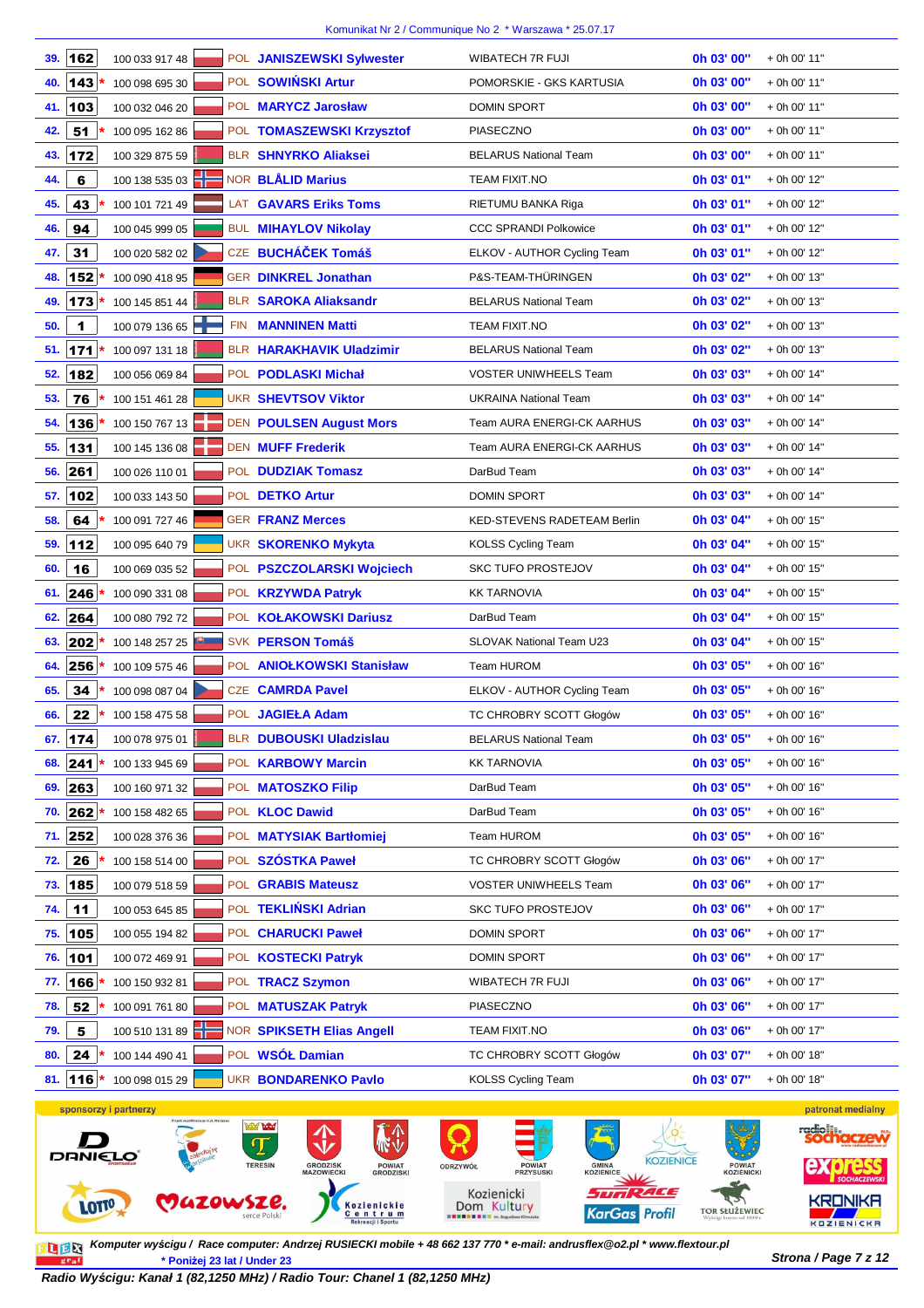| 82.  | 61            | 100 101 782 13        |                                       | <b>GER MAGDEBURG Tobias</b>                    | <b>KED-STEVENS RADETEAM Berlin</b>       | 0h 03' 07"   | + 0h 00' 18"      |
|------|---------------|-----------------------|---------------------------------------|------------------------------------------------|------------------------------------------|--------------|-------------------|
| 83.  | 135           | 100 150 642 82        |                                       | DEN MOLLER Nikolaj Vejlby                      | <b>Team AURA ENERGI-CK AARHUS</b>        | 0h 03' 07"   | + 0h 00' 18"      |
| 84.  | 115           | 100 112 413 71        |                                       | <b>UKR SOLTASIUK Vladyslav</b>                 | <b>KOLSS Cycling Team</b>                | 0h 03' 07"   | + 0h 00' 18"      |
| 85.  | 15            | 100 150 930 79        |                                       | CZE OTRUBA Jakub                               | <b>SKC TUFO PROSTEJOV</b>                | 0h 03' 07"   | + 0h 00' 18"      |
| 86.  | 62            | 100 101 695 23        |                                       | <b>GER SCHMIEDEL Sebastian</b>                 | <b>KED-STEVENS RADETEAM Berlin</b>       | 0h 03' 07"   | + 0h 00' 18"      |
| 87.  | 25            | 100 150 929 78        |                                       | POL MURIAS Jakub                               | TC CHROBRY SCOTT Głogów                  | 0h 03' 08"   | + 0h 00' 19"      |
| 88.  | 201           | 100 078 169 68        |                                       | SVK LAJCHA Juraj                               | SLOVAK National Team U23                 | 0h 03' 08"   | + 0h 00' 19"      |
| 89.  | 122           | 100 097 178 65        |                                       | POL SOLIŃSKI Patryk                            | KS POGON MOSTOSTAL Puławy                | 0h 03' 08"   | + 0h 00' 19"      |
| 90.  | 14            | 100 087 085 60        |                                       | CZE ZAHÁLKA Matej                              | <b>SKC TUFO PROSTEJOV</b>                | 0h 03' 09"   | + 0h 00' 20"      |
| 91.  | 3             | 100 099 897 68        |                                       | <b>NOR MADSEN Kristoffer</b>                   | TEAM FIXIT.NO                            | 0h 03' 09"   | + 0h 00' 20"      |
| 92.  | 13            | 100 071 811 15        |                                       | <b>CZE HAMPL Petr</b>                          | <b>SKC TUFO PROSTEJOV</b>                | 0h 03' 09"   | + 0h 00' 20"      |
| 93.  | 206           | 100 145 968 64        |                                       | SVK SZÁSZ Adam                                 | SLOVAK National Team U23                 | 0h 03' 09"   | + 0h 00' 20"      |
| 94.  | 165           | 100 074 974 74        |                                       | POL OBORSKI Dominik                            | WIBATECH 7R FUJI                         | 0h 03' 09"   | + 0h 00' 20"      |
| 95.  | $\mathbf 2$   | 100 510 133 91        |                                       | NOR JENSEN Jan William                         | TEAM FIXIT.NO                            | 0h 03' 09"   | + 0h 00' 20"      |
| 96.  | 155           | 100 506 365 09        |                                       | <b>GER KÄßMANN Fabian</b>                      | P&S-TEAM-THÜRINGEN                       | 0h 03' 09"   | + 0h 00' 20"      |
| 97.  | 141           | 100 142 444 32        |                                       | POL KAISER Adrian                              | POMORSKIE - GKS KARTUSIA                 | 0h 03' 10"   | + 0h 00' 21"      |
| 98.  | 113           | 100 068 768 76        |                                       | <b>UKR BRATASHCHUK Andrii</b>                  | <b>KOLSS Cycling Team</b>                | 0h 03' 10"   | + 0h 00' 21"      |
| 99.  | 236           | 100 143 891 24        |                                       | POL MATUSIAK Sebastian                         | <b>KRISMAR Big Silvant Warmia Mazury</b> | 0h 03' 10"   | + 0h 00' 21"      |
| 100. | 54            | 100 101 844 75        |                                       | POL DEJA Filip                                 | PIASECZNO                                | 0h 03' 10"   | + 0h 00' 21"      |
| 101. | 4             | 100 101 170 80        |                                       | <b>NOR JACOBSEN Andreas</b>                    | TEAM FIXIT.NO                            | 0h 03' 11"   | + 0h 00' 22"      |
| 102. | 255           | 100 068 907 21        |                                       | POL MIGDAŁ Wojciech                            | <b>Team HUROM</b>                        | 0h 03' 11"   | + 0h 00' 22"      |
| 103. | 73            | 100 097 334 27        |                                       | <b>UKR SHEVCHUK Taras</b>                      | <b>UKRAINA National Team</b>             | 0h 03' 11"   | + 0h 00' 22"      |
| 104. | 204           | 100 107 769 83        |                                       | SVK VOJTEK Miloš                               | SLOVAK National Team U23                 | 0h 03' 11"   | + 0h 00' 22"      |
| 105. | 175           | 100 145 867 60        |                                       | <b>BLR PASHUK Pavel</b>                        | <b>BELARUS National Team</b>             | 0h 03' 11"   | + 0h 00' 22"      |
| 106. | 86            | 100 059 674 03        |                                       | <b>GER REINHARDT Theo</b>                      | <b>GERMAN National Team</b>              | 0h 03' 12"   | + 0h 00' 23"      |
| 107. | 183           | 100 146 941 67        |                                       | POL PARMA Krzysztof                            | <b>VOSTER UNIWHEELS Team</b>             | 0h 03' 12"   | + 0h 00' 23"      |
| 108. | 71            | 100 086 658 21        |                                       | <b>UKR BUDIAK Anatolii</b>                     | <b>UKRAINA National Team</b>             | 0h 03' 12"   | + 0h 00' 23"      |
| 109. | 154           | 100 097 460 56        |                                       | <b>GER HAUPT Tarik</b>                         | P&S-TEAM-THÜRINGEN                       | 0h 03' 12"   | + 0h 00' 23"      |
| 110. | 224           | 100 155 599 92        |                                       | POL CHMIELEWSKI Maciej                         | MAYDAY Team Ziemia Lubelska              | 0h 03' 12"   | + 0h 00' 23"      |
| 111. | 63            | 100 143 861 91        |                                       | <b>GER AUGUSTIN Hannes</b>                     | KED-STEVENS RADETEAM Berlin              | 0h 03' 13"   | + 0h 00' 24"      |
| 112. | 65            | 100 364 594 52        |                                       | SYR JASER Nazir                                | KED-STEVENS RADETEAM Berlin              | 0h 03' 13"   | + 0h 00' 24"      |
| 113. | 231           | 100 101 733 61        |                                       | POL RAGUS Krystian                             | <b>KRISMAR Big Silvant Warmia Mazury</b> | 0h 03' 13"   | + 0h 00' 24"      |
| 114. | 123           | 100 101 732 60        |                                       | POL CYGAN Karol                                | <b>KS POGON MOSTOSTAL Puławy</b>         | 0h 03' 13"   | + 0h 00' 24"      |
| 115. | 126           | 100 150 634 74        |                                       | POL KONOFAŁ Sebastian                          | <b>KS POGON MOSTOSTAL Puławy</b>         | 0h 03' 13"   | + 0h 00' 24"      |
| 116. | 221           | 100 150 609 49        |                                       | POL <b>KRUPA Adrian</b>                        | MAYDAY Team Ziemia Lubelska              | 0h 03' 14"   | + 0h 00' 25"      |
| 117. | 153           | 100 144 811 71        |                                       | <b>GER FRANZ Toni</b>                          | P&S-TEAM-THÜRINGEN                       | 0h 03' 14"   | + 0h 00' 25"      |
| 118. | 233           | 100 150 616 56        |                                       | POL RAJCH Bartłomiej                           | <b>KRISMAR Big Silvant Warmia Mazury</b> | 0h 03' 14"   | + 0h 00' 25"      |
| 119. | 74            | 100 096 409 72        |                                       | <b>UKR UDOD Rinat</b>                          | <b>UKRAINA National Team</b>             | 0h 03' 14"   | + 0h 00' 25"      |
| 120. | 235           | 100 100 922 26        |                                       | POL WIEWIÓR Patryk                             | <b>KRISMAR Big Silvant Warmia Mazury</b> | 0h 03' 14"   | + 0h 00' 25"      |
| 121. | $\boxed{133}$ | 100 079 655 88        |                                       | DEN MADSEN Jacob Gye                           | Team AURA ENERGI-CK AARHUS               | 0h 03' 15"   | + 0h 00' 26"      |
| 122. | 75            | 100 111 452 80        |                                       | UKR SHCHERBAN Vladyslav                        | <b>UKRAINA National Team</b>             | 0h 03' 15"   | + 0h 00' 26"      |
| 123. | 23            | 100 158 481 64        |                                       | POL JATCZAK Artur                              | TC CHROBRY SCOTT Głogów                  | 0h 03' 15"   | + 0h 00' 26"      |
| 124. | 205           | 100 100 400 86        |                                       | SVK VANČO Filip                                | SLOVAK National Team U23                 | 0h 03' 15"   | + 0h 00' 26"      |
|      |               | sponsorzy i partnerzy |                                       |                                                |                                          |              | patronat medialny |
|      |               |                       | Projekt współfinansuje m.st, Warszawa | <b><i><u>Model</u></i></b> <i><b>habel</b></i> | A CALIFORNIA                             | $1/\sqrt{1}$ |                   |



**Strona / Page 8 z 12 \* Poniżej 23 lat / Under 23 Komputer wy***ś***cigu / Race computer: Andrzej RUSIECKI mobile + 48 662 137 770 \* e-mail: andrusflex@o2.pl \* www.flextour.pl**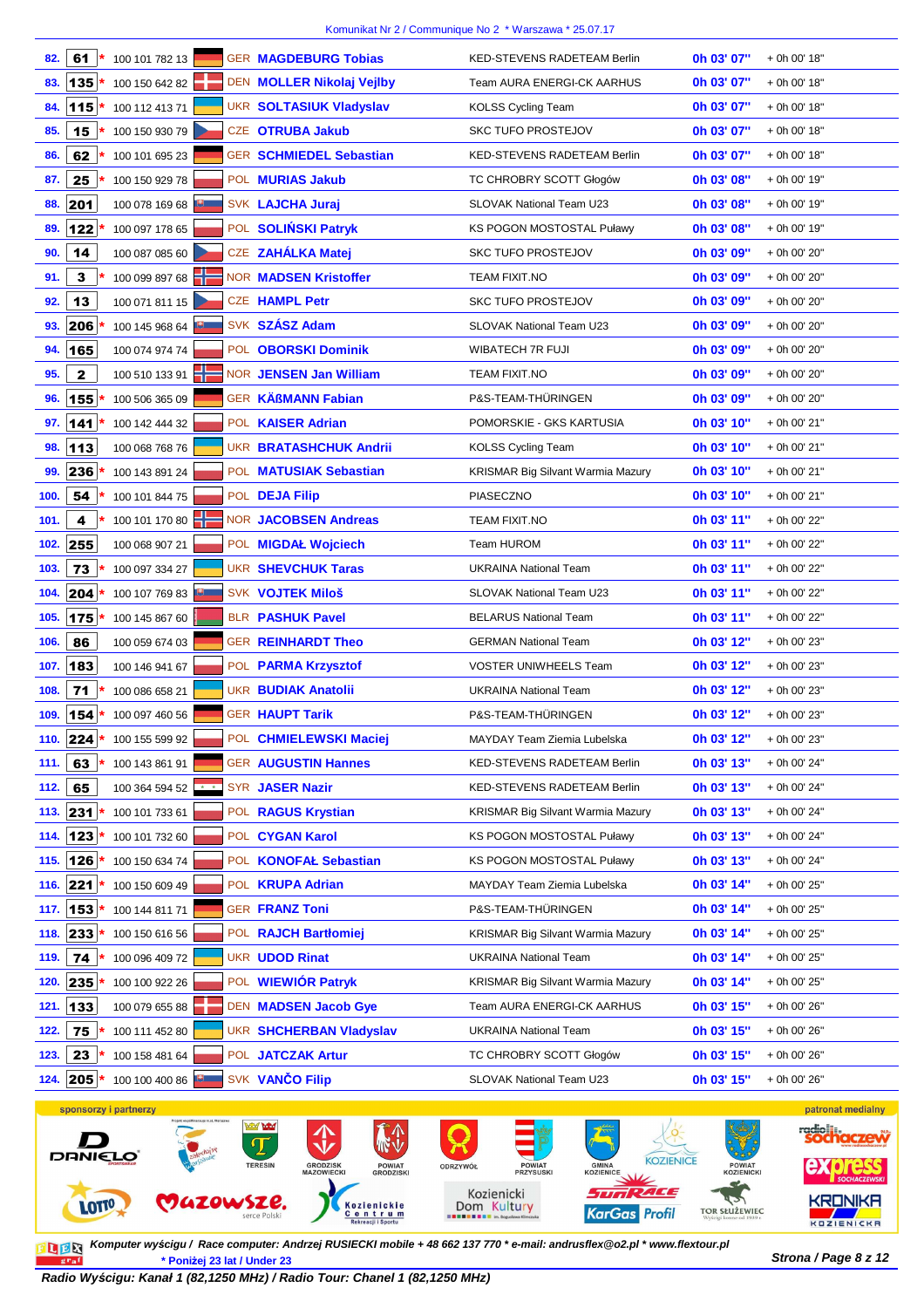| 222<br>100 148 520 94<br><b>POL</b><br>125. | <b>KAŃCZUGOWSKI Mateusz</b> | MAYDAY Team Ziemia Lubelska              | 0h 03' 15" | + 0h 00' 26" |
|---------------------------------------------|-----------------------------|------------------------------------------|------------|--------------|
| $ 223 $ *<br>100 148 517 91<br>126.         | POL <b>KRASIŃSKI Łukasz</b> | MAYDAY Team Ziemia Lubelska              | 0h 03' 16" | + 0h 00' 27" |
| 127. 244 $*$<br>100 101 727 55              | POL <b>MRÓWKA Adrian</b>    | <b>KK TARNOVIA</b>                       | 0h 03' 16" | + 0h 00' 27" |
| 53<br>128.<br>100 148 514 88                | POL KULAS Krystian          | <b>PIASECZNO</b>                         | 0h 03' 16" | + 0h 00' 27" |
| 82<br>100 068 972 86<br>129.                | <b>GER LISS Lucas</b>       | <b>GERMAN National Team</b>              | 0h 03' 17" | + 0h 00' 28" |
| 72<br>100 133 951 75<br>130.                | <b>UKR ZUBENKO Mykyta</b>   | <b>UKRAINA National Team</b>             | 0h 03' 17" | + 0h 00' 28" |
| 131. 232 *<br>100 100 917 21                | POL WALECKI Kamil           | <b>KRISMAR Big Silvant Warmia Mazury</b> | 0h 03' 17" | + 0h 00' 28" |
| 225<br>100 027 842 84<br>132.               | POL STASZCZAK Paweł         | MAYDAY Team Ziemia Lubelska              | 0h 03' 17" | + 0h 00' 28" |
| 66<br>100 161 309 79<br>133.                | <b>GER GEBAUER Oskar</b>    | <b>KED-STEVENS RADETEAM Berlin</b>       | 0h 03' 18" | + 0h 00' 29" |
| 104<br>100 015 774 44<br>134.               | POL REBIEWSKI Jarosław      | <b>DOMIN SPORT</b>                       | 0h 03' 19" | + 0h 00' 30" |
| 100 150 637 77<br>135.<br>$124*$            | POL KUCIO Krzysztof         | <b>KS POGON MOSTOSTAL Puławy</b>         | 0h 03' 19" | + 0h 00' 30" |
| $265*$<br>136.<br>100 098 022 36            | POL NOWICKI Kacper          | DarBud Team                              | 0h 03' 20" | + 0h 00' 31" |
| 125<br>100 150 646 86<br>137.               | POL PEKALA Piotr            | <b>KS POGON MOSTOSTAL Puławy</b>         | 0h 03' 20" | + 0h 00' 31" |
| 138. 203 *<br>100 112 209 61                | <b>SVK SZABO Miklos</b>     | <b>SLOVAK National Team U23</b>          | 0h 03' 20" | + 0h 00' 31" |
| 226<br>139.<br>100 145 737 27               | POL <b>KARPIUK Adrian</b>   | MAYDAY Team Ziemia Lubelska              | 0h 03' 21" | + 0h 00' 32" |
| 81<br>100 078 970 93<br>140.                | <b>GER SCHOMBER Nils</b>    | <b>GERMAN National Team</b>              | 0h 03' 24" | + 0h 00' 35" |
| 141. 142 *<br>100 148 518 92                | POL POJAWA Maciej           | POMORSKIE - GKS KARTUSIA                 | 0h 03' 48" | + 0h 00' 59" |



**Klasyfikacja do lat 23 po etapach : Under 23 general classification :**

*SPONSOR: LOTTO*

| Nr<br>M-ce<br>Place No | <b>UCI ID</b>  | NAZWISKO i imie<br>Name and first name | Drużyna / Team               | Czas<br>Time | Różnica<br>Gap |
|------------------------|----------------|----------------------------------------|------------------------------|--------------|----------------|
| 93<br>1.               | 100 086 286 37 | POL MALECKI Kamil                      | <b>CCC SPRANDI Polkowice</b> | 0h 02' 52"   |                |
| 2.<br>84               | 100 101 867 01 | <b>GER GROß Felix</b>                  | <b>GERMAN National Team</b>  | 0h 02' 53"   | + 0h 00' 01"   |
| 3.  243                | 100 093 502 75 | POL PAWLAK Tobiasz                     | <b>KK TARNOVIA</b>           | 0h 02' 54"   | + 0h 00' 02"   |
| 4. 121                 | 100 093 371 41 | POL GÓRECKI Patryk                     | KS POGON MOSTOSTAL Puławy    | 0h 02' 54"   | + 0h 00' 02"   |
| 186<br>5.              | 100 108 070 93 | POL KRAWCZYK Szymon                    | <b>VOSTER UNIWHEELS Team</b> | 0h 02' 55"   | + 0h 00' 03"   |
| 44<br>6.               | 100 091 663 79 | <b>KANEPEJS Deins</b><br>LAT           | RIETUMU BANKA Riga           | 0h 02' 56"   | + 0h 00' 04"   |
| 7. 254                 | 100 091 298 05 | POL GUTEK Mikołaj                      | Team HUROM                   | 0h 02' 57"   | + 0h 00' 05"   |
| 21<br>8.               | 100 079 516 57 | POL KONWA Piotr                        | TC CHROBRY SCOTT Głogów      | 0h 02' 57"   | + 0h 00' 05"   |
| 156<br>9.              | 100 091 728 47 | <b>GER JAGELER Robert</b>              | P&S-TEAM-THÜRINGEN           | 0h 02' 57"   | + 0h 00' 05"   |
| 83<br>10.              | 100 101 840 71 | <b>GER FLICKE Bastian</b>              | <b>GERMAN National Team</b>  | 0h 02' 58"   | + 0h 00' 06"   |
| 111<br>11.             | 100 109 574 45 | POL BANASZEK Norbert                   | <b>KOLSS Cycling Team</b>    | 0h 02' 59"   | + 0h 00' 07"   |
| 176<br>12.             | 100 090 493 73 | <b>BLR STROKAU Vasili</b>              | <b>BELARUS National Team</b> | 0h 02' 59"   | + 0h 00' 07"   |
| 245<br>13.             | 100 097 406 02 | POL SÓJKA Mikołaj                      | <b>KK TARNOVIA</b>           | 0h 02' 59"   | + 0h 00' 07"   |
| 14.<br>143             | 100 098 695 30 | POL SOWIŃSKI Artur                     | POMORSKIE - GKS KARTUSIA     | 0h 03' 00"   | + 0h 00' 08"   |
| 51<br>15.              | 100 095 162 86 | POL TOMASZEWSKI Krzysztof              | PIASECZNO                    | 0h 03' 00"   | + 0h 00' 08"   |
| 43<br>16.              | 100 101 721 49 | <b>GAVARS Eriks Toms</b><br><b>LAT</b> | RIETUMU BANKA Riga           | 0h 03' 01"   | + 0h 00' 09"   |
| 152<br>17.             | 100 090 418 95 | <b>GER DINKREL Jonathan</b>            | P&S-TEAM-THÜRINGEN           | 0h 03' 02"   | + 0h 00' 10"   |
| 173<br>18.             | 100 145 851 44 | <b>BLR SAROKA Aliaksandr</b>           | <b>BELARUS National Team</b> | 0h 03' 02"   | + 0h 00' 10"   |
| 171<br>19.             | 100 097 131 18 | BLR HARAKHAVIK Uladzimir               | <b>BELARUS National Team</b> | 0h 03' 02"   | + 0h 00' 10"   |
| 76<br>20.              | 100 151 461 28 | <b>UKR SHEVTSOV Viktor</b>             | <b>UKRAINA National Team</b> | Oh 03' 03"   | + 0h 00' 11"   |
| 136<br>21.             | 100 150 767 13 | <b>DEN POULSEN August Mors</b>         | Team AURA ENERGI-CK AARHUS   | 0h 03' 03"   | + 0h 00' 11"   |



**Strona / Page 9 z 12 \* Poniżej 23 lat / Under 23 Komputer wy***ś***cigu / Race computer: Andrzej RUSIECKI mobile + 48 662 137 770 \* e-mail: andrusflex@o2.pl \* www.flextour.pl**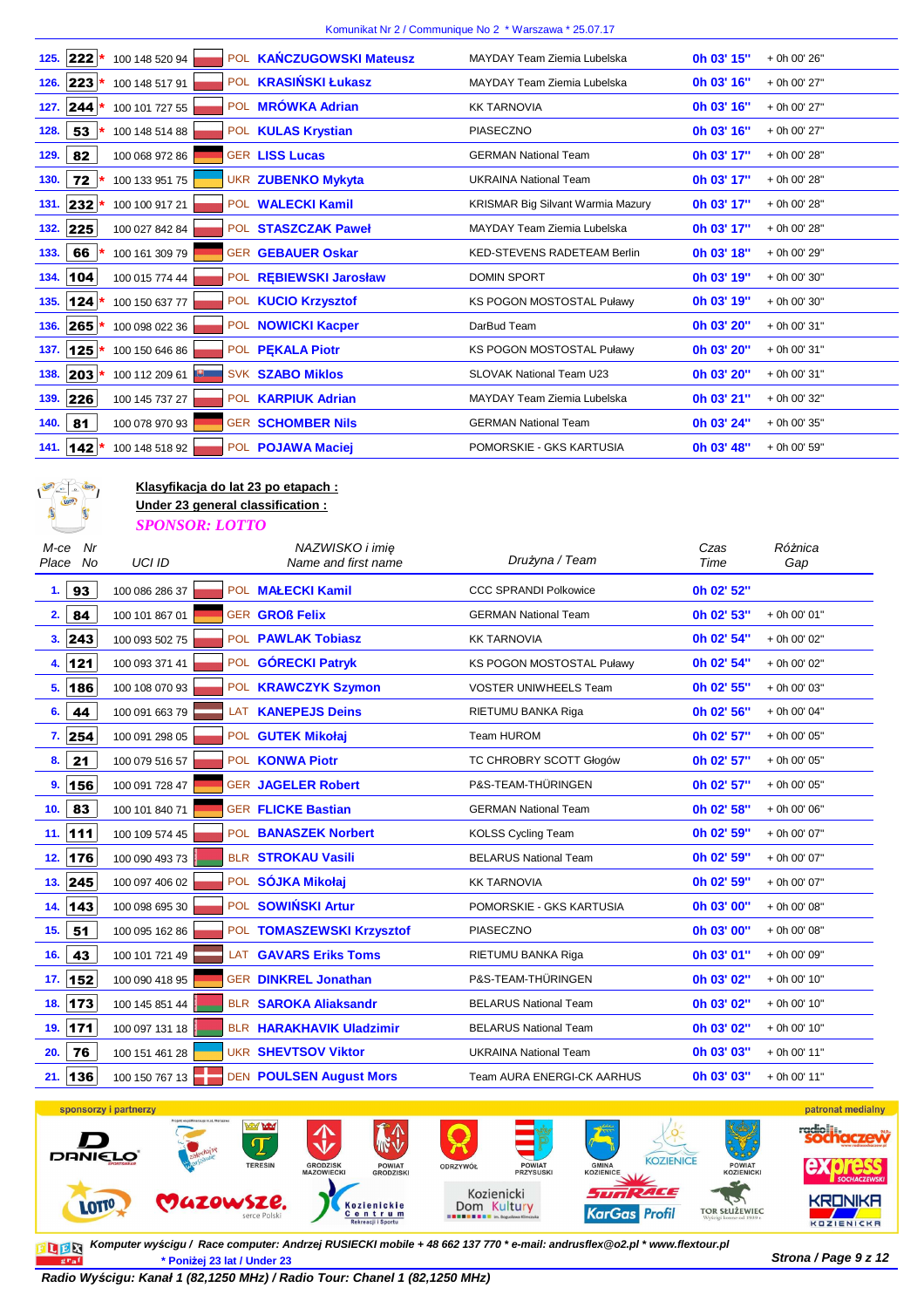| 22. | 64           | 100 091 727 46        | <b>GER FRANZ Merces</b>          | <b>KED-STEVENS RADETEAM Berlin</b>       | 0h 03' 04" | + 0h 00' 12"     |
|-----|--------------|-----------------------|----------------------------------|------------------------------------------|------------|------------------|
| 23. | 246          | 100 090 331 08        | POL <b>KRZYWDA Patryk</b>        | <b>KK TARNOVIA</b>                       | 0h 03' 04" | $+$ 0h 00' 12"   |
| 24. | 202          | 100 148 257 25        | SVK PERSON Tomáš                 | SLOVAK National Team U23                 | 0h 03' 04" | + 0h 00' 12"     |
| 25. | 256          | 100 109 575 46        | POL ANIOŁKOWSKI Stanisław        | Team HUROM                               | 0h 03' 05" | + 0h 00' 13"     |
| 26. | 34           | 100 098 087 04        | <b>CZE CAMRDA Pavel</b>          | ELKOV - AUTHOR Cycling Team              | 0h 03' 05" | + 0h 00' 13"     |
| 27. | 22           | 100 158 475 58        | POL JAGIEŁA Adam                 | TC CHROBRY SCOTT Głogów                  | 0h 03' 05" | + 0h 00' 13"     |
|     |              |                       |                                  |                                          | 0h 03' 05" |                  |
| 28. | 241          | 100 133 945 69        | POL KARBOWY Marcin               | <b>KK TARNOVIA</b><br>DarBud Team        |            | + 0h 00' 13"     |
| 29. | 262          | 100 158 482 65        | POL KLOC Dawid                   |                                          | 0h 03' 05" | + 0h 00' 13"     |
| 30. | 26           | 100 158 514 00        | POL SZÓSTKA Paweł                | TC CHROBRY SCOTT Głogów                  | 0h 03' 06" | + 0h 00' 14"     |
| 31. | 166          | 100 150 932 81        | POL TRACZ Szymon                 | WIBATECH 7R FUJI                         | 0h 03' 06" | + 0h 00' 14"     |
| 32. | 52           | 100 091 761 80        | POL MATUSZAK Patryk              | <b>PIASECZNO</b>                         | 0h 03' 06" | + 0h 00' 14"     |
| 33. | 24           | 100 144 490 41        | POL WSÓŁ Damian                  | TC CHROBRY SCOTT Głogów                  | 0h 03' 07" | + 0h 00' 15"     |
| 34. | 116          | 100 098 015 29        | <b>UKR BONDARENKO Pavlo</b>      | <b>KOLSS Cycling Team</b>                | 0h 03' 07" | + 0h 00' 15"     |
| 35. | 61           | 100 101 782 13        | <b>GER MAGDEBURG Tobias</b>      | KED-STEVENS RADETEAM Berlin              | 0h 03' 07" | + 0h 00' 15"     |
| 36. | 135          | 100 150 642 82        | DEN <b>MOLLER Nikolaj Vejlby</b> | <b>Team AURA ENERGI-CK AARHUS</b>        | 0h 03' 07" | + 0h 00' 15"     |
| 37. | 115          | 100 112 413 71        | <b>UKR SOLTASIUK Vladyslav</b>   | <b>KOLSS Cycling Team</b>                | 0h 03' 07" | + 0h 00' 15"     |
| 38. | 15           | 100 150 930 79        | CZE OTRUBA Jakub                 | <b>SKC TUFO PROSTEJOV</b>                | 0h 03' 07" | + 0h 00' 15"     |
| 39. | 62           | 100 101 695 23        | <b>GER SCHMIEDEL Sebastian</b>   | KED-STEVENS RADETEAM Berlin              | 0h 03' 07" | + 0h 00' 15"     |
| 40. | 25           | 100 150 929 78        | POL MURIAS Jakub                 | TC CHROBRY SCOTT Głogów                  | 0h 03' 08" | + 0h 00' 16"     |
| 41. | 122          | 100 097 178 65        | POL SOLIŃSKI Patryk              | KS POGON MOSTOSTAL Puławy                | 0h 03' 08" | + 0h 00' 16"     |
| 42. | $\mathbf{3}$ | 100 099 897 68        | <b>NOR MADSEN Kristoffer</b>     | <b>TEAM FIXIT.NO</b>                     | 0h 03' 09" | + 0h 00' 17"     |
| 43. | 206          | 100 145 968 64        | SVK SZÁSZ Adam                   | SLOVAK National Team U23                 | 0h 03' 09" | + 0h 00' 17"     |
| 44. | 155          | 100 506 365 09        | <b>GER KÄßMANN Fabian</b>        | P&S-TEAM-THÜRINGEN                       | 0h 03' 09" | + 0h 00' 17"     |
| 45. | 141          | 100 142 444 32        | POL KAISER Adrian                | POMORSKIE - GKS KARTUSIA                 | 0h 03' 10" | + 0h 00' 18"     |
| 46. | 236          | 100 143 891 24        | POL MATUSIAK Sebastian           | <b>KRISMAR Big Silvant Warmia Mazury</b> | 0h 03' 10" | + 0h 00' 18"     |
| 47. | 54           | 100 101 844 75        | POL DEJA Filip                   | PIASECZNO                                | 0h 03' 10" | + 0h 00' 18"     |
| 48. | 4            | 100 101 170 80        | <b>NOR JACOBSEN Andreas</b>      | <b>TEAM FIXIT.NO</b>                     | 0h 03' 11" | + 0h 00' 19"     |
| 49. | 73           | 100 097 334 27        | <b>UKR SHEVCHUK Taras</b>        | <b>UKRAINA National Team</b>             | 0h 03' 11" | + 0h 00' 19"     |
| 50. | 204          | 100 107 769 83        | SVK VOJTEK Miloš                 | SLOVAK National Team U23                 | Oh 03' 11" | + 0h 00' 19"     |
|     | 51.   175    | 100 145 867 60        | <b>BLR PASHUK Pavel</b>          | <b>BELARUS National Team</b>             | Oh 03' 11" | + 0h 00' 19"     |
| 52. | 71           | 100 086 658 21        | <b>UKR BUDIAK Anatolii</b>       | <b>UKRAINA National Team</b>             | 0h 03' 12" | + 0h 00' 20"     |
| 53. | 154          | 100 097 460 56        | <b>GER HAUPT Tarik</b>           | P&S-TEAM-THÜRINGEN                       | 0h 03' 12" | + 0h 00' 20"     |
| 54. | 224          | 100 155 599 92        | POL CHMIELEWSKI Maciej           | MAYDAY Team Ziemia Lubelska              | 0h 03' 12" | + 0h 00' 20"     |
| 55. | 63           | 100 143 861 91        | <b>GER AUGUSTIN Hannes</b>       | KED-STEVENS RADETEAM Berlin              | 0h 03' 13" | + 0h 00' 21"     |
| 56. | 231          | 100 101 733 61        | POL RAGUS Krystian               | <b>KRISMAR Big Silvant Warmia Mazury</b> | 0h 03' 13" | + 0h 00' 21"     |
|     | 57. 123      | 100 101 732 60        | POL CYGAN Karol                  | <b>KS POGON MOSTOSTAL Puławy</b>         | 0h 03' 13" | + 0h 00' 21"     |
| 58. | 126          | 100 150 634 74        | POL KONOFAŁ Sebastian            | <b>KS POGON MOSTOSTAL Puławy</b>         | 0h 03' 13" | + 0h 00' 21"     |
| 59. | 221          | 100 150 609 49        | POL <b>KRUPA Adrian</b>          | MAYDAY Team Ziemia Lubelska              | 0h 03' 14" | + 0h 00' 22"     |
| 60. | 153          | 100 144 811 71        | <b>GER FRANZ Toni</b>            | P&S-TEAM-THÜRINGEN                       | 0h 03' 14" | + 0h 00' 22"     |
|     | 61.  233     | 100 150 616 56        | POL RAJCH Bartłomiej             | <b>KRISMAR Big Silvant Warmia Mazury</b> | 0h 03' 14" | + 0h 00' 22"     |
| 62. | 74           | 100 096 409 72        | <b>UKR UDOD Rinat</b>            | <b>UKRAINA National Team</b>             | 0h 03' 14" | + 0h 00' 22"     |
| 63. | 235          | 100 100 922 26        | POL WIEWIÓR Patryk               | <b>KRISMAR Big Silvant Warmia Mazury</b> | 0h 03' 14" | + 0h 00' 22"     |
| 64. | 75           | 100 111 452 80        | <b>UKR SHCHERBAN Vladyslav</b>   | <b>UKRAINA National Team</b>             | 0h 03' 15" | + 0h 00' 23"     |
|     |              | sponsorzy i partnerzy |                                  |                                          |            | patronat medialn |



**Strona / Page 10 z 12 \* Poniżej 23 lat / Under 23 Komputer wy***ś***cigu / Race computer: Andrzej RUSIECKI mobile + 48 662 137 770 \* e-mail: andrusflex@o2.pl \* www.flextour.pl**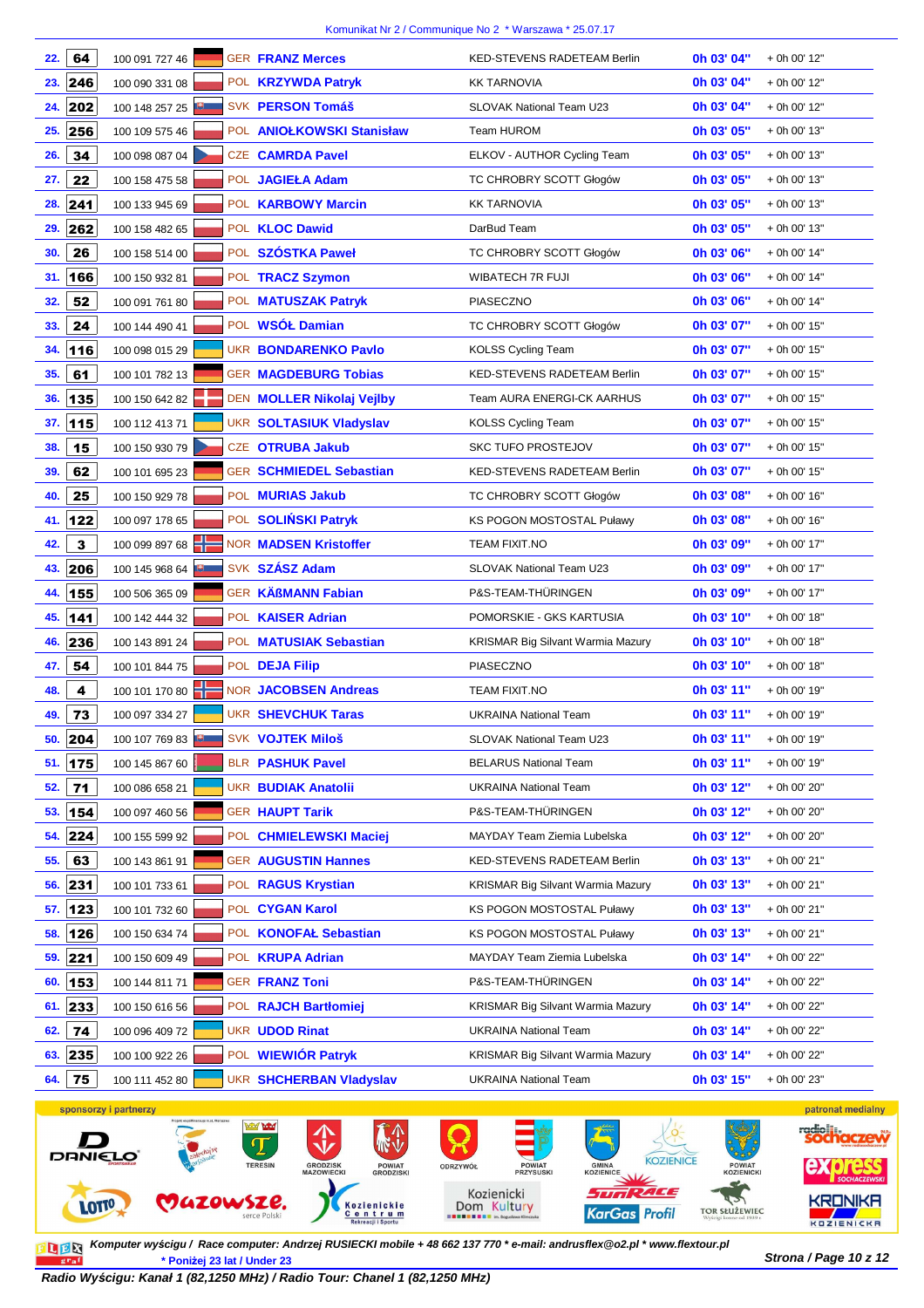| 23<br>65.  | POL JATCZAK Artur<br>100 158 481 64           | TC CHROBRY SCOTT Głogów                  | 0h 03' 15"<br>+ 0h 00' 23" |
|------------|-----------------------------------------------|------------------------------------------|----------------------------|
| 205<br>66. | SVK VANČO Filip<br>100 100 400 86             | <b>SLOVAK National Team U23</b>          | 0h 03' 15"<br>+ 0h 00' 23" |
| 67.  222   | POL KAŃCZUGOWSKI Mateusz<br>100 148 520 94    | MAYDAY Team Ziemia Lubelska              | 0h 03' 15"<br>+ 0h 00' 23" |
| 68. 223    | POL <b>KRASIŃSKI Łukasz</b><br>100 148 517 91 | MAYDAY Team Ziemia Lubelska              | 0h 03' 16"<br>+ 0h 00' 24" |
| 69.  244   | POL MRÓWKA Adrian<br>100 101 727 55           | <b>KK TARNOVIA</b>                       | 0h 03' 16"<br>+ 0h 00' 24" |
| 53<br>70.  | POL KULAS Krystian<br>100 148 514 88          | <b>PIASECZNO</b>                         | 0h 03' 16"<br>+ 0h 00' 24" |
| 72<br>71.  | <b>UKR ZUBENKO Mykyta</b><br>100 133 951 75   | <b>UKRAINA National Team</b>             | 0h 03' 17"<br>+ 0h 00' 25" |
| 72. 232    | POL WALECKI Kamil<br>100 100 917 21           | <b>KRISMAR Big Silvant Warmia Mazury</b> | 0h 03' 17"<br>+ 0h 00' 25" |
| 66<br>73.  | <b>GER GEBAUER Oskar</b><br>100 161 309 79    | <b>KED-STEVENS RADETEAM Berlin</b>       | 0h 03' 18"<br>+ 0h 00' 26" |
| 74. 124    | POL KUCIO Krzysztof<br>100 150 637 77         | <b>KS POGON MOSTOSTAL Puławy</b>         | 0h 03' 19"<br>+ 0h 00' 27" |
| 75.   265  | POL NOWICKI Kacper<br>100 098 022 36          | DarBud Team                              | 0h 03' 20"<br>+ 0h 00' 28" |
| 125<br>76. | POL PEKALA Piotr<br>100 150 646 86            | KS POGON MOSTOSTAL Puławy                | 0h 03' 20"<br>+ 0h 00' 28" |
| 77. 203    | <b>SVK SZABO Miklos</b><br>100 112 209 61     | <b>SLOVAK National Team U23</b>          | 0h 03' 20"<br>+ 0h 00' 28" |
| 78. 142    | POL POJAWA Maciej<br>100 148 518 92           | POMORSKIE - GKS KARTUSIA                 | 0h 03' 48"<br>+ 0h 00' 56" |

### **KOSZULKI LIDERÓW / LEADER'S JERSEYS**



**KLASYFIKACJA INDYWIDUALNA - koszulka żółta 114 BANASZEK Adrian - KOLSS Cycling Team Lider klasyfikacji / Leader of classification: INDIVIDUAL GENERAL CLASSIFICATION - yellow jersey**

| LOTTO                | KLASYFIKACJA do lat 23 - koszulka biała<br><b>UNDER 23 - white jersey</b><br>Lider klasyfikacji / Leader of classification: |
|----------------------|-----------------------------------------------------------------------------------------------------------------------------|
|                      | 93 MAŁECKI Kamil - CCC SPRANDI Polkowice                                                                                    |
|                      | <b>SPONSOR: LOTTO</b>                                                                                                       |
|                      | KLASYFIKACJA AKTYWNEGO - koszulka niebieska                                                                                 |
|                      | <b>INTERMEDIATE SPRINTS CLASSIFICATION - blue jersey</b>                                                                    |
|                      | Lider klasyfikacji / Leader of classification:                                                                              |
|                      | 91 BIAŁOBŁOCKI Marcin - CCC SPRANDI Polkowice                                                                               |
|                      | <b>SPONSOR: MAZOVIA Team</b>                                                                                                |
|                      | KLASYFIKACJA SUPER SPRINTER - koszulka zielona                                                                              |
|                      | <b>SUPER SPRINTER CLASSIFICATION - green jersey</b>                                                                         |
| <b>KarGas</b> Profil | Lider klasyfikacji / Leader of classification:                                                                              |
|                      | 96 STOSZ Patryk - CCC SPRANDI Polkowice                                                                                     |
|                      | <b>SPONSOR: KarGas Profil</b>                                                                                               |

**KLASYFIKACJA DRUŻYNOWA TEAM CLASSIFICATION**

**CCC SPRANDI Polkowice**



**Komputer wy***ś***cigu / Race computer: Andrzej RUSIECKI mobile + 48 662 137 770 \* e-mail: andrusflex@o2.pl \* www.flextour.plStrona / Page 11 z 12 \* Poniżej 23 lat / Under 23** graf